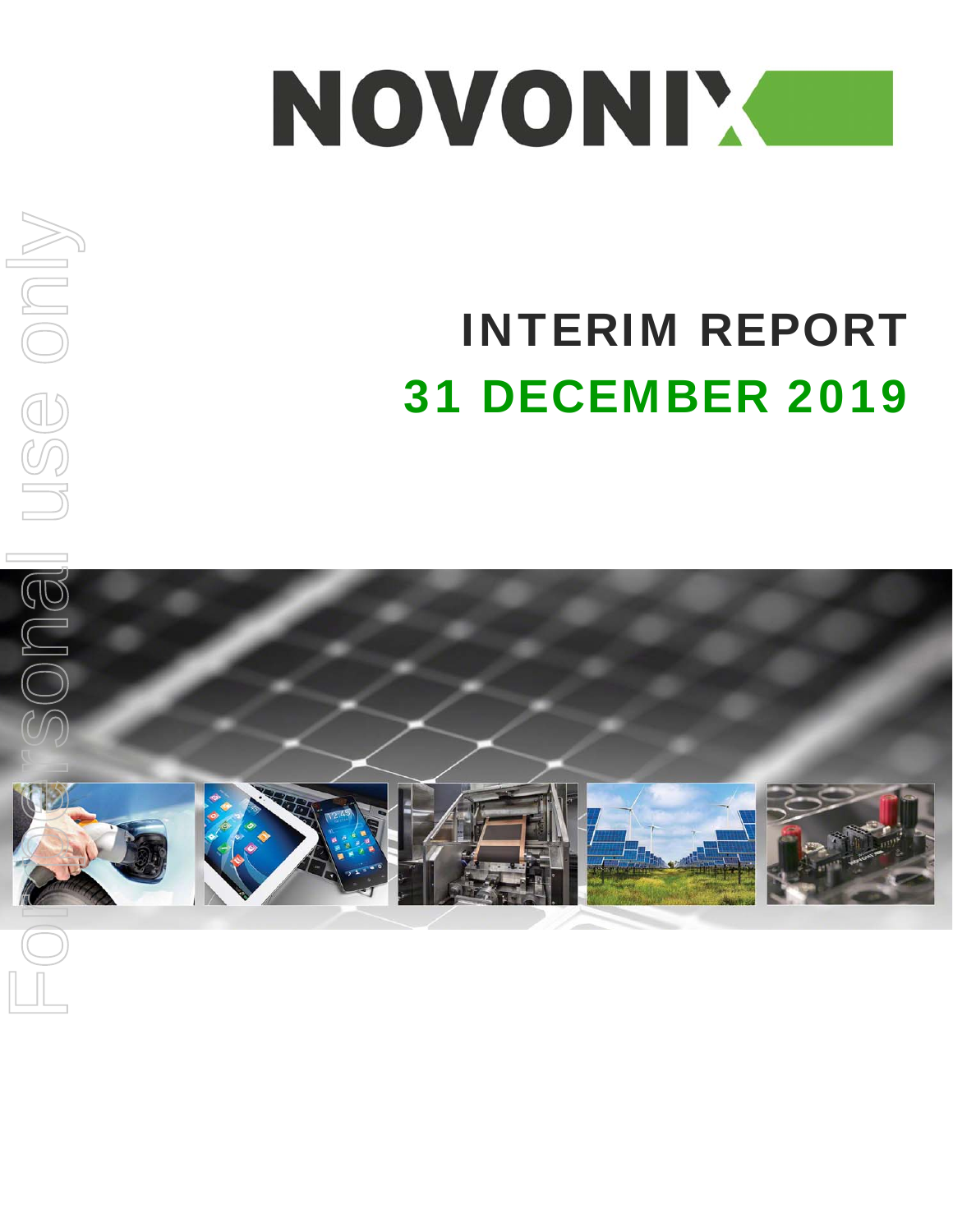Your directors present their report on NOVONIX Limited (referred to hereafter as the 'consolidated entity') for the half‐year ended 31 December 2019.

#### **DIRECTORS**

The following persons were directors of NOVONIX Limited during the whole of the half‐year and up to the date of this report, unless otherwise stated:

Greg Baynton Anthony Bellas Philip St Baker Robert Cooper Robert Natter Andrew Liveris

Dean Price was an alternate director for Robert Cooper from the beginning of the financial year until his resignation on 15 January 2020.

# **PRINCIPAL ACTIVITIES**

During the financial half‐year, the principal activities of the company included advancing the commercialisation of the PUREgraphite business in Tennessee USA and growing and diversifying the BTS business in Halifax Canada.

#### **REVIEW OF OPERATIONS**

The loss for the consolidated entity after providing for income tax amounted to \$7,033,673 (2018: \$5,134,380).



#### **NOVONIX – Overview**

The first half of FY2020, saw NOVONIX Limited ('NOVONIX, or 'the Company') continue to focus on the implementation of our business plan to become a world leading battery materials and technology company.

NOVONIX's business plan to enter the battery technology and materials space continues to be validated by market growth and demand. The Lithium Ion Battery Market is forecasted to grow from US\$36.20 billion in 2018 to US\$109.72 billion by 2026, at a CAGR of 13.4%, during the forecast period. Lithium‐ion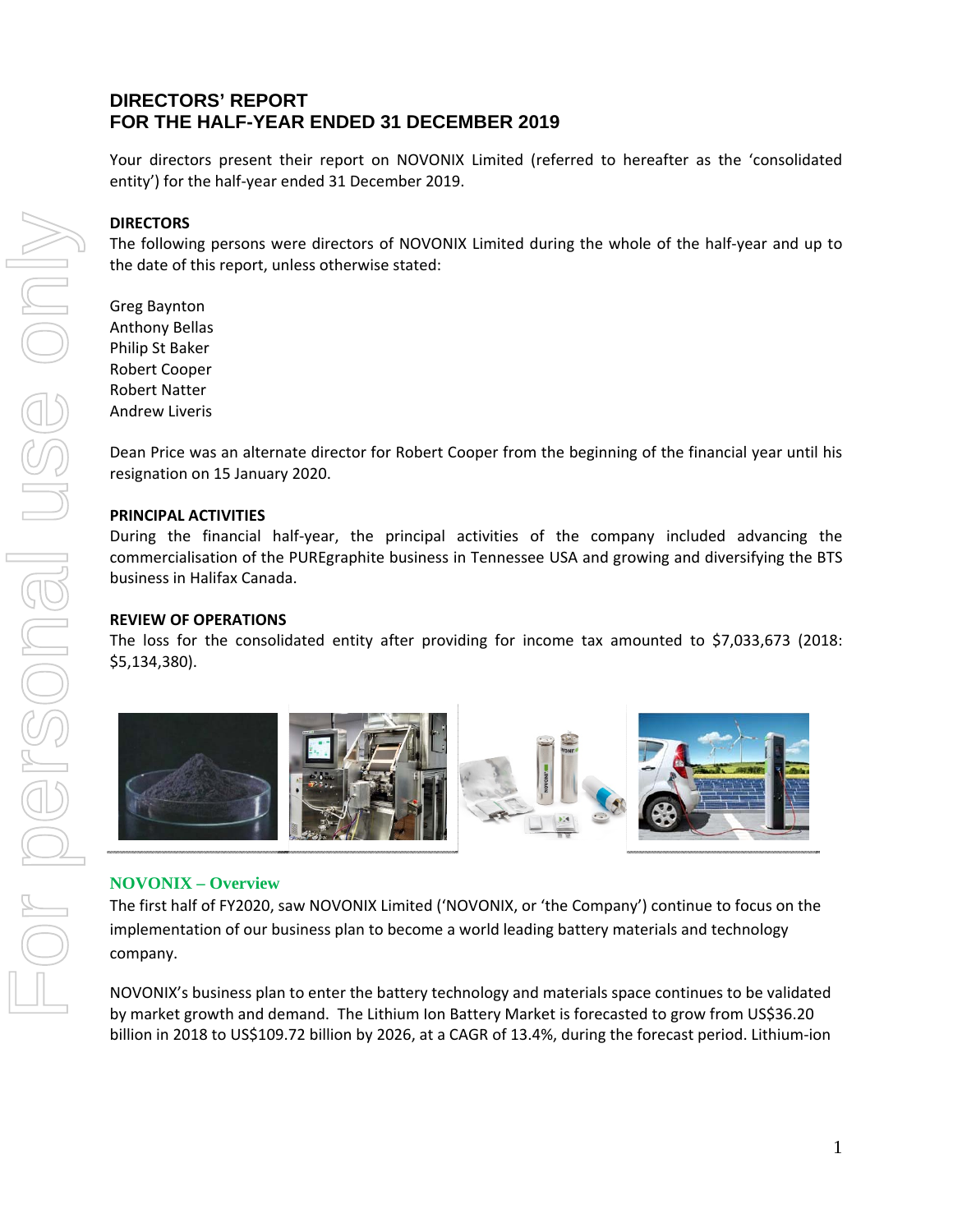batteries are increasingly being used as a hybrid and full‐battery electric vehicle (BEV) power source, along with energy storage systems (ESS) $<sup>1</sup>$ .</sup>

A priority for the half year was advancing the commercialisation of the PUREgraphite business in Tennessee USA. Key advancements in commercializing PUREgraphite included announcing agreements with two tier-1 battery manufacturers (SAMSUNG SDI and SANYO Electric).

Also during the half year, NOVONIX BTS, our technology incubator based in Halifax, Canada, has continued to provide growing sales, a growing R&D pipeline, and significant advances in product development.

# **NOVONIX – Half‐Year Highlights**

# **Corporate**

- Announced a conditional agreement to supply lithium‐ion battery anode material to SAMSUNG SDI, an international manufacturer of lithium-ion batteries (Q1)
- Announced a commercial collaboration agreement with SANYO Electric Co., Ltd. (SANYO) of Japan, a manufacturer of Lithium‐ion batteries for applications including electric vehicles and energy storage systems (Q3)

# **PUREgraphite**

- Qualified anode product for use with two global battery manufacturers (Q1)
- Continued construction of Phase 1 commercial plant (Q1‐ Q2)
- Expanded production team for commercial operations (Q2)

# NOVONIX BTS

- Patent application filed for particle aggregation technology for making high performance materials (Q1)
- Named winner of the Award for Innovation at the 17<sup>th</sup> Annual Discovery Awards in Halifax, Canada (Q2)
- Advanced R&D on new cathode materials and manufacturing methods with a patent file pending (Q2)
- Achieved rapid growth in R&D services business (Q1‐Q2)
- Maintained steady sales in battery testing equipment business (Q1‐Q2)

# Mount Dromedary

Continued to keep project on hold and maintain tenements in good standing (Q1‐Q2)



<sup>&</sup>lt;sup>1</sup> Reports and Data, "*Lithium Ion Battery Market To Reach USD 109.72 Billion By 2026*", 18 March, 2019, New York.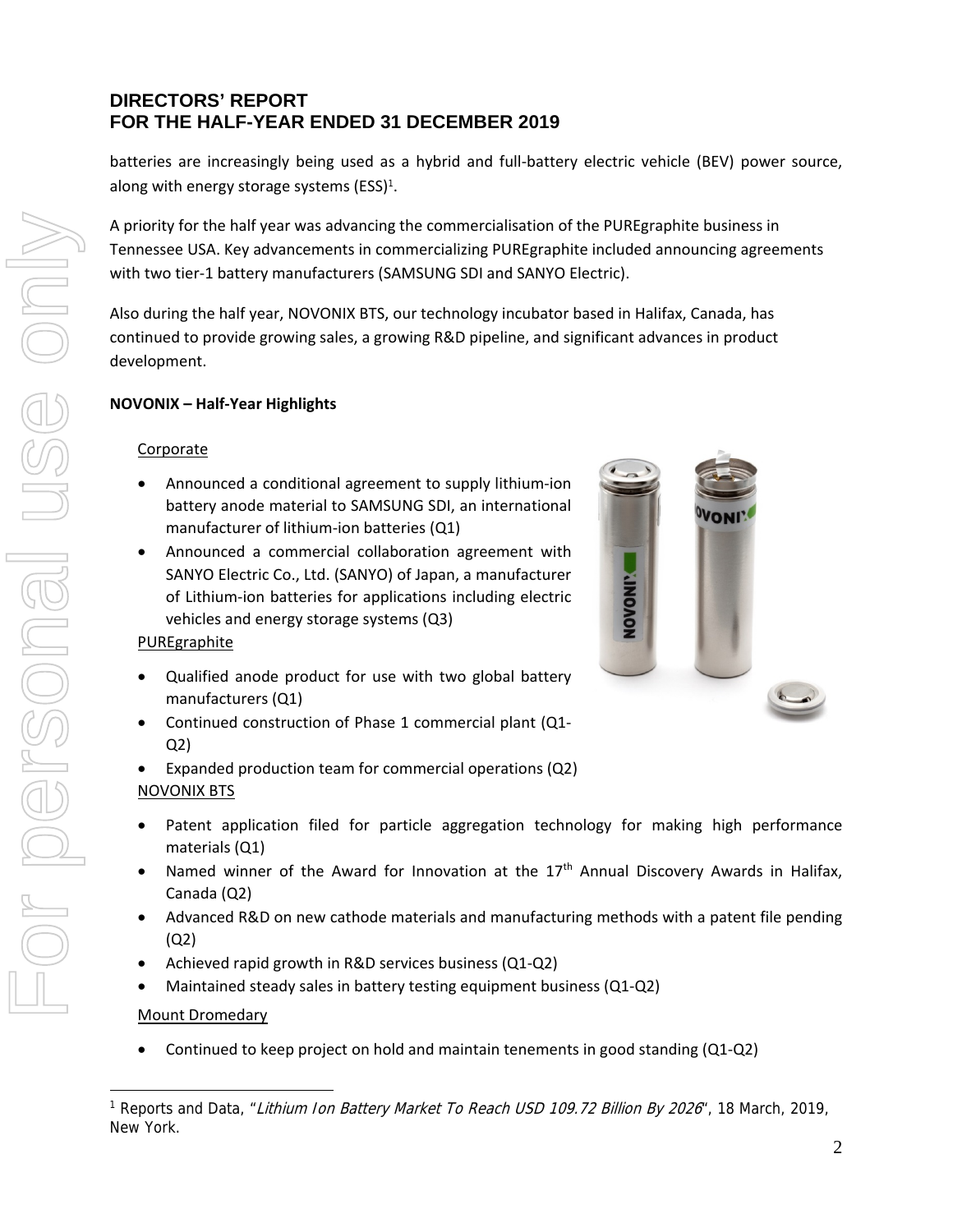# **PUREgraphite – Overview**



Photo: PUREgraphite's new home in Chattanooga Tennessee USA.

The PUREgraphite business is commercialising a premium grade graphite anode battery material specifically designed for long‐life battery applications such as electric vehicles and battery energy storage systems.

#### **PUREgraphite's business plan objectives include:**

- To become the first non-Asia based producer of premium grade graphite anode battery material manufactured in the USA using USA sourced feedstock materials
- To commence commercial production by Q4 2020
- To ramp production up to 25,000 tpa by the end of calendar year 2025 and to grow the business significantly beyond that capacity thereafter subject to demand

# **PUREgraphite business plan tailwinds include:**

- A small number of companies able to make premium grade graphite anode materials
- Significant intellectual property associated with product design and manufacturing
- Current supply is 100% dominated by China or other Asian suppliers
- Battery makers and OEMs are seeking to diversify, bring closer and make more secure their supply chains
- PUREgraphite's product performance benchmarks with best in the market
- PUREgraphite's manufacturing costs are expected to be highly competitive with the best in the market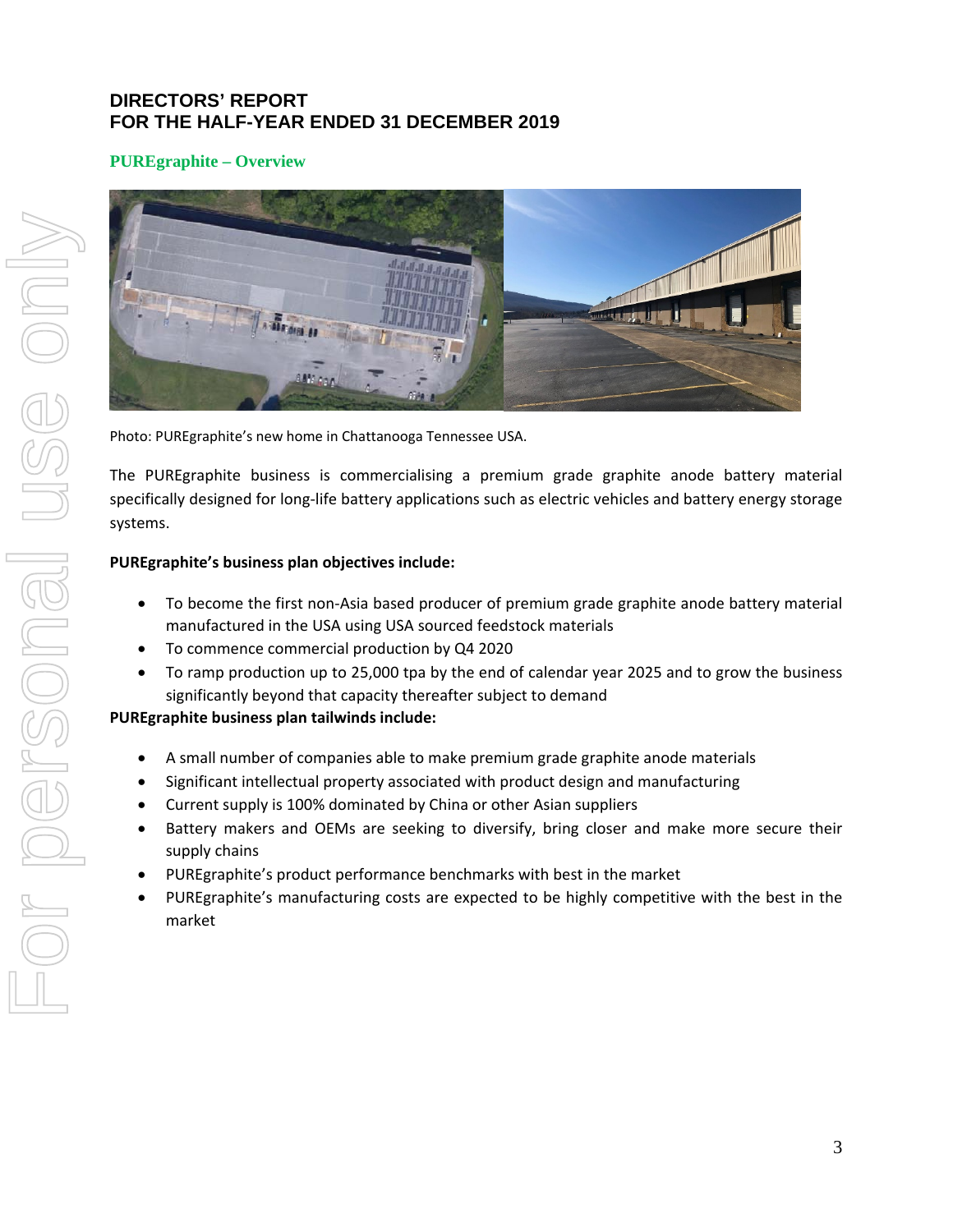#### **PUREgraphite – Progress**

During the half year PUREgraphite made significant progress including advancing our commercial relationships with two global battery manufacturers (SAMSUNG SDI, SANYO), and continuing construction and expansion for Phase 1 commercial production.

Achievement of this milestone (qualifying our anode product with two global battery manufacturers), required significant R&D in product design and manufacturing processes, extensive testing of the product in battery manufacturing plant processes and full battery cell performance testing.



During the half year PUREgraphite also made significant progress preparing for commercial scale production. Activities developing our Chattanooga facility included installing particle blending and sizing systems, installing particle coating and thermal treatment systems, setting up comprehensive laboratory systems for commercial scale testing and quality assurance, and fabricating and 80% installation of cooling and back‐up power and water systems. PUREgraphite also continues to expand our operations team in preparation of commercial production.

PUREgraphite's sourcing program for precursor materials continued to advance in the first half of the year, leveraging in‐house processing, purification, coating, blending, and cell building capabilities. These capabilities allow PUREgraphite to rapidly screen and qualify precursor materials and optimise performance and cost in sourcing.

In addition to current expansion efforts, in order to be ready to serve our potential customers, PUREgraphite is actively engaged in large‐scale production planning to 25,000 tpa and beyond.

#### **NOVONIX BTS – Overview**



Photo: NOVONIX Battery Technology Centre located in Bedford (near Halifax) Nova Scotia Canada.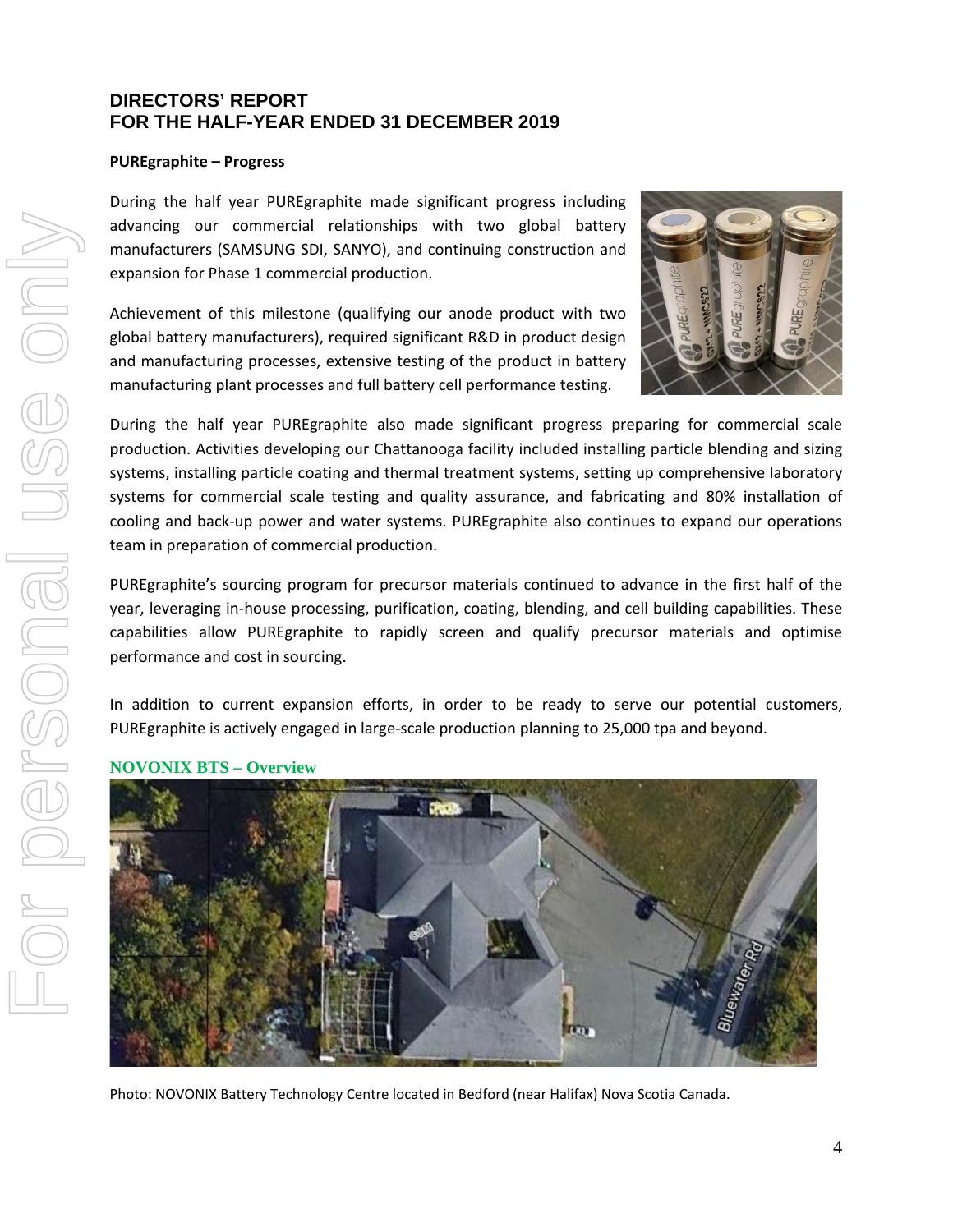Since acquiring the NOVONIX BTS business in July 2017 we have been actively growing and diversifying the business. In less than four years, NOVONIX BTS has deployed HPC testing units in more than 15 countries. In addition, NOVONIX BTS has launched a new set of expert consulting and testing services which is in high demand. Coupling contract cell making, materials analysis and testing with continued equipment sales leverages further growth possibility for BTS. This sales growth has been and will continue to be supported by several factors including strong industry reputation, repeat business with large growing customers, and new business from new products and services offered.

# **NOVONIX BTS – Progress**



Photo: Professor Jeff Dahn and NOVONIX's COO Dr Chris Burns inspecting battery assembly at the NOVONIX pilot cell manufacturing line in Bedford (near Halifax) Nova Scotia Canada.

Highlights for NOVONIX BTS during the half year include:

# Winner of Innovation Award

- In November NOVONIX was named the winner of the Award for Innovation at the  $17<sup>th</sup>$  Annual Discovery Award in Halifax, Canada
- The Discovery Awards is Atlantic Canada's most prestigious science award
- NOVONIX received the Innovation Award for its work in the field of lithium‐ion battery testing and development

Cell Line R&D Services on Track for >\$2m Sales in First Full Year

- Battery cell pilot line and R&D laboratories set up in FY19
- External demand for these services has been overwhelming
- Sales in the first half FY20 have exceeded \$1m

R&D Technologies & Services Now Funding our Technology Incubator

- Battery R&D services rapidly growing from \$200K in FY2019 to >\$2m in FY2020
- Sales and services from HPC & DTA testing tech forecast > \$2m in FY2020
- Above funds NOVONIX's battery technology development program (incubator) including Dalhousie University partnership collectively delivering a steady stream of inventions including new anode and cathode materials, electrolytes and manufacturing methods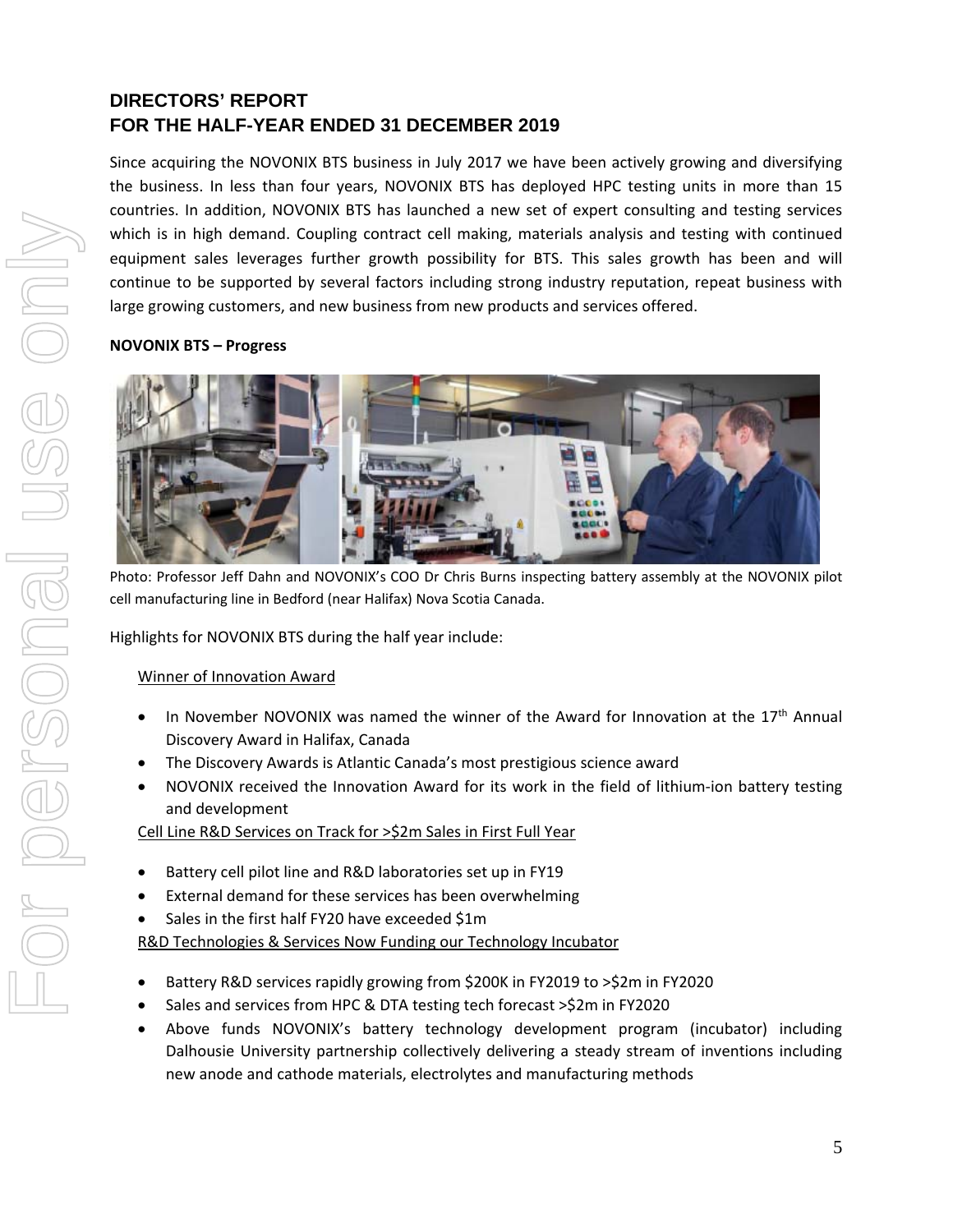# **Mount Dromedary – Overview**



The Mount Dromedary Graphite Project is world‐class, high‐grade (18%+) natural graphite deposit outcropping at surface over a 3km strike length and located in an established mining region in Australia next to quality transport infrastructure and international ports.

Despite the favourable characteristics of this natural graphite deposit and the suitability of the concentrate for the lithium ion battery market the company has decided to put a hold on advancing the project.

The primary reasons behind this decision are:

- Medium term oversupply conditions with the broader natural graphite concentrate market;
- Substantially more favourable investment opportunities for the company manufacturing advanced battery anode materials in the Chattanooga Tennessee USA and providing battery technologies and services at our battery technology centre in Canada

The company continues to hold the project in good standing while monitoring the state of the global natural graphite market and will maintain a state of readiness to advance the project should the right market condition emerge or transact with the project.

#### **MATERIAL UNCERTAINTY RELATED TO GOING CONCERN**

The attached interim report for the half year ended 31 December 2019 contains an independent auditor's report which highlights the existence of a material uncertainty that may cast significant doubt about the Group's ability to continue as a going concern. For further information, refer to Note 1 to the financial statements, together with the auditor's report.

#### **SUBSEQUENT EVENTS OCCURRING AFTER THE BALANCE SHEET DATE**

Since 31 December 2019, the Group has:

(a) Entered into additional short‐term loan agreements with directors totaling \$1,648,960. The total director loan facility is \$3,148,960, of which \$1,500,000 has been drawn at the date of signing the financial statements. These loans are unsecured, interest bearing at a rate of 8% pa from the date of drawdown calculated on a daily basis, and are repayable upon the earlier of the Company raising sufficient funds and 6 months.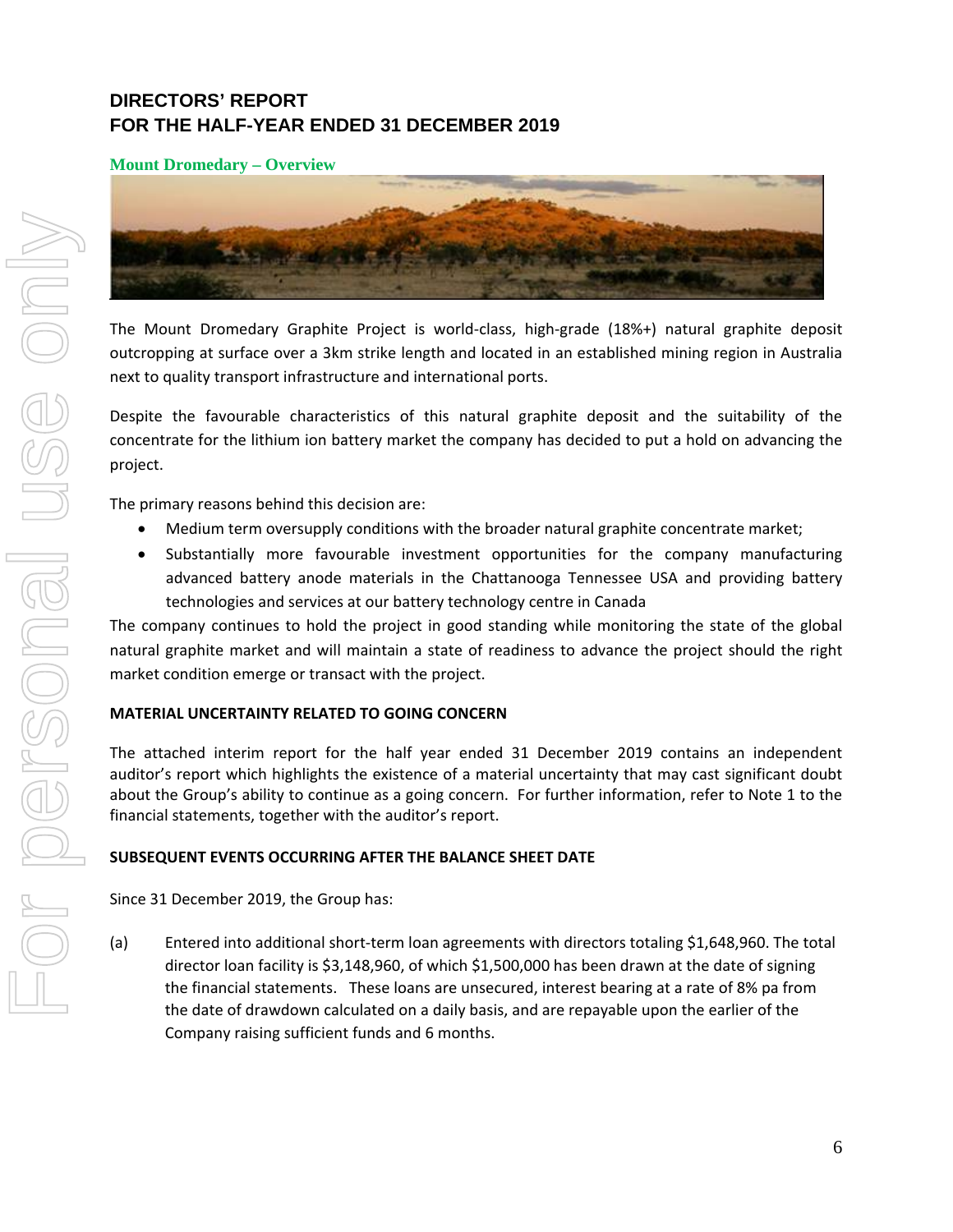- (b) Entered into a short‐term loan agreement with the St Baker Energy Innovation Fund (a related party of MD Philip St Baker) for \$3,400,000. The loan is unsecured, interest bearing at a rate of 12.5% pa from the date of drawdown calculated on a daily basis, and is repayable upon the earlier of the Company raising sufficient funds and 6 months.
- (c) Issued 2,485,715 ordinary shares under a Share Purchase Plan at \$0.51 per share raising \$1,267,750;
- (d) Issued 98,040 ordinary shares to a sophisticated investor at \$0.51 per share raising \$50,000.
- (e) Granted 1,000,000 share options to an employee at an exercise price of \$0.50. The options vest in 10 tranches on achievement of progressive PUREgraphite sales milestones.

No other matters or circumstances have arisen since 31 December 2019 that have significantly affected, or may significantly affect, the operations of the consolidated entity, the results of those operations or the state of affairs of the consolidated entity in future financial years.

#### **SIGNIFICANT CHANGES IN THE STATE OF AFFAIRS**

There were no other significant changes in the state of affairs of the consolidated entity during the financial half‐year.

#### **AUDITOR'S INDEPENDENCE DECLARATION**

A copy of the auditor's independence declaration as required under section 307C of the Corporations Act 2001 is set out on the following page.

This report is made in accordance with a resolution of directors, pursuant to section 306(3)(a) of the *Corporations Act 2001*.

Very Belles

**Tony Bellas Chairman**

**13 March 2020 Brisbane**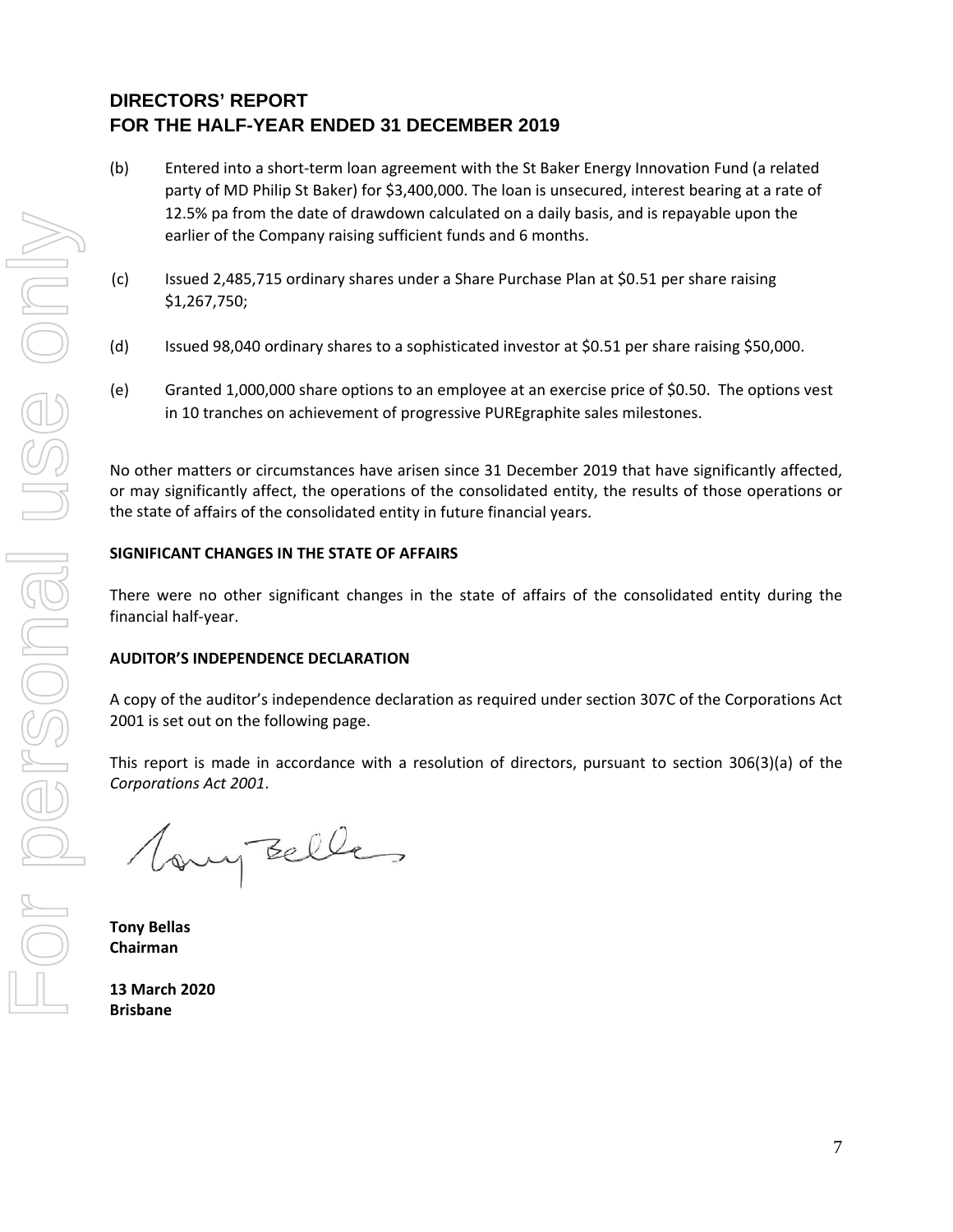

# *Auditor's Independence Declaration*

As lead auditor for the review of Novonix Limited for the half-year ended 31 December 2019, I declare that to the best of my knowledge and belief, there have been:

- (a) no contraventions of the auditor independence requirements of the *Corporations Act 2001* in relation to the review; and
- (b) no contraventions of any applicable code of professional conduct in relation to the review.

This declaration is in respect of Novonix Limited and the entities it controlled during the period.

Mulut The

Michael Shewan Brisbane Partner PricewaterhouseCoopers

13 March 2020

*PricewaterhouseCoopers, ABN 52 780 433 757 480 Queen Street, BRISBANE QLD 4000, GPO Box 150, BRISBANE QLD 4001 T: +61 7 3257 5000, F: +61 7 3257 5999, www.pwc.com.au*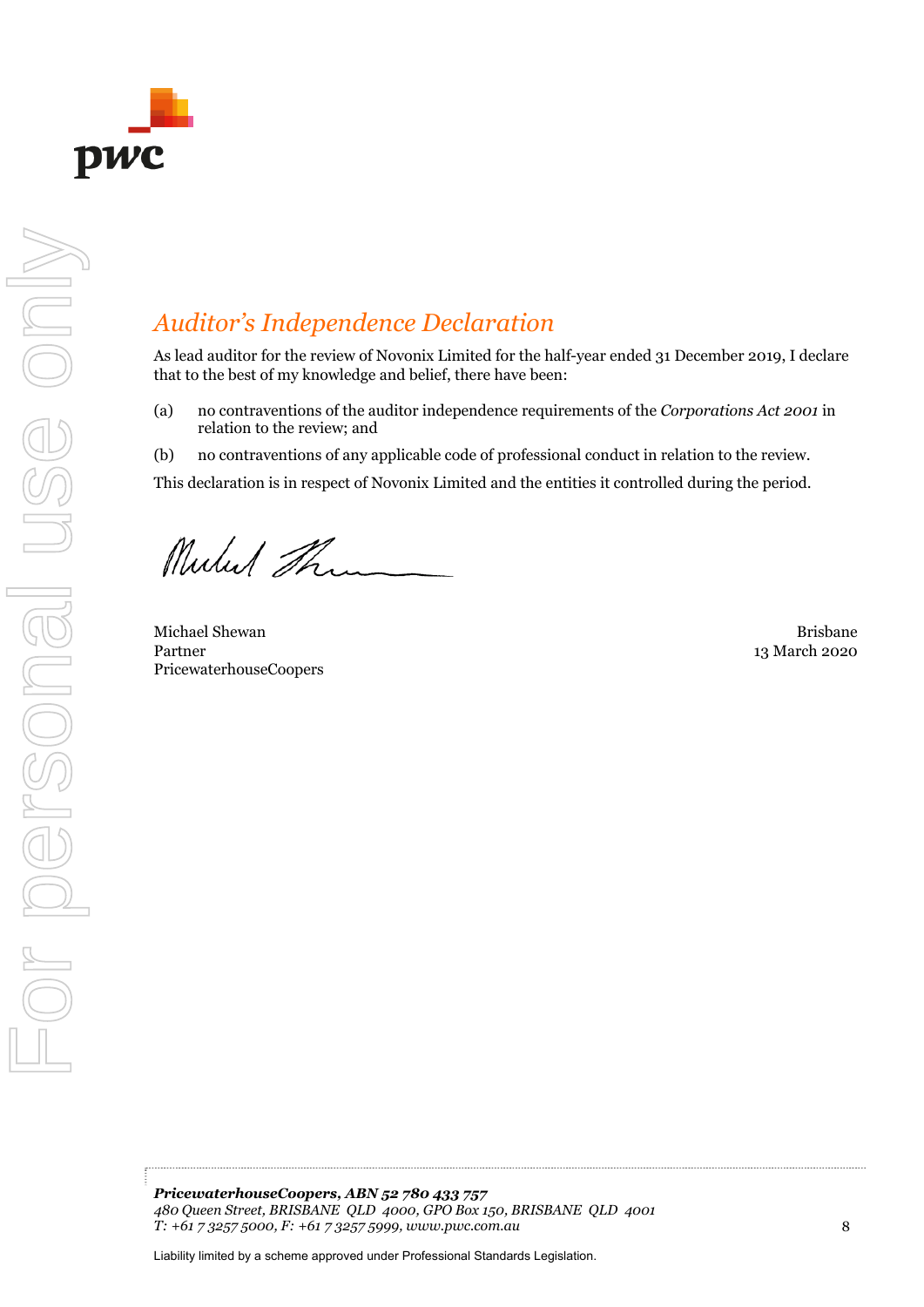# **CONTENTS**

#### **NOVONIX LIMITED**

ABN 54 157 690 830 **Half‐year financial report**

| Consolidated Statement of profit or loss and other comprehensive income | 10 |
|-------------------------------------------------------------------------|----|
| Consolidated Statement of financial position                            | 11 |
| Consolidated Statement of changes in equity                             | 12 |
| <b>Consolidated Statement of cash flows</b>                             | 13 |
| Notes to the financial statements                                       | 14 |
| Directors' declaration                                                  | 30 |
| Independent auditor's review report                                     | 31 |

#### **General information**

The financial statements cover NOVONIX Limited as a consolidated entity consisting of NOVONIX Limited and the entities it controlled at the end of, or during, the half-year. The financial statements are presented in Australian dollars, which is NOVONIX Limited's functional and presentation currency.

NOVONIX Limited is a listed public company limited by shares, incorporated and domiciled in Australia. Its registered office and principal place of business are:

**Registered office Principal place of business**

c/‐ McCullough Robertson Level 8, 46 Edward Street Central Plaza Two **Brisbane QLD 4000** Level 11, 66 Eagle Street Brisbane QLD 4000

A description of the nature of the consolidated entity's operations and its principal activities are included in the directors' report, which is not part of the financial statements.

The financial statements were authorised for issue, in accordance with a resolution of directors, on 13 March 2020.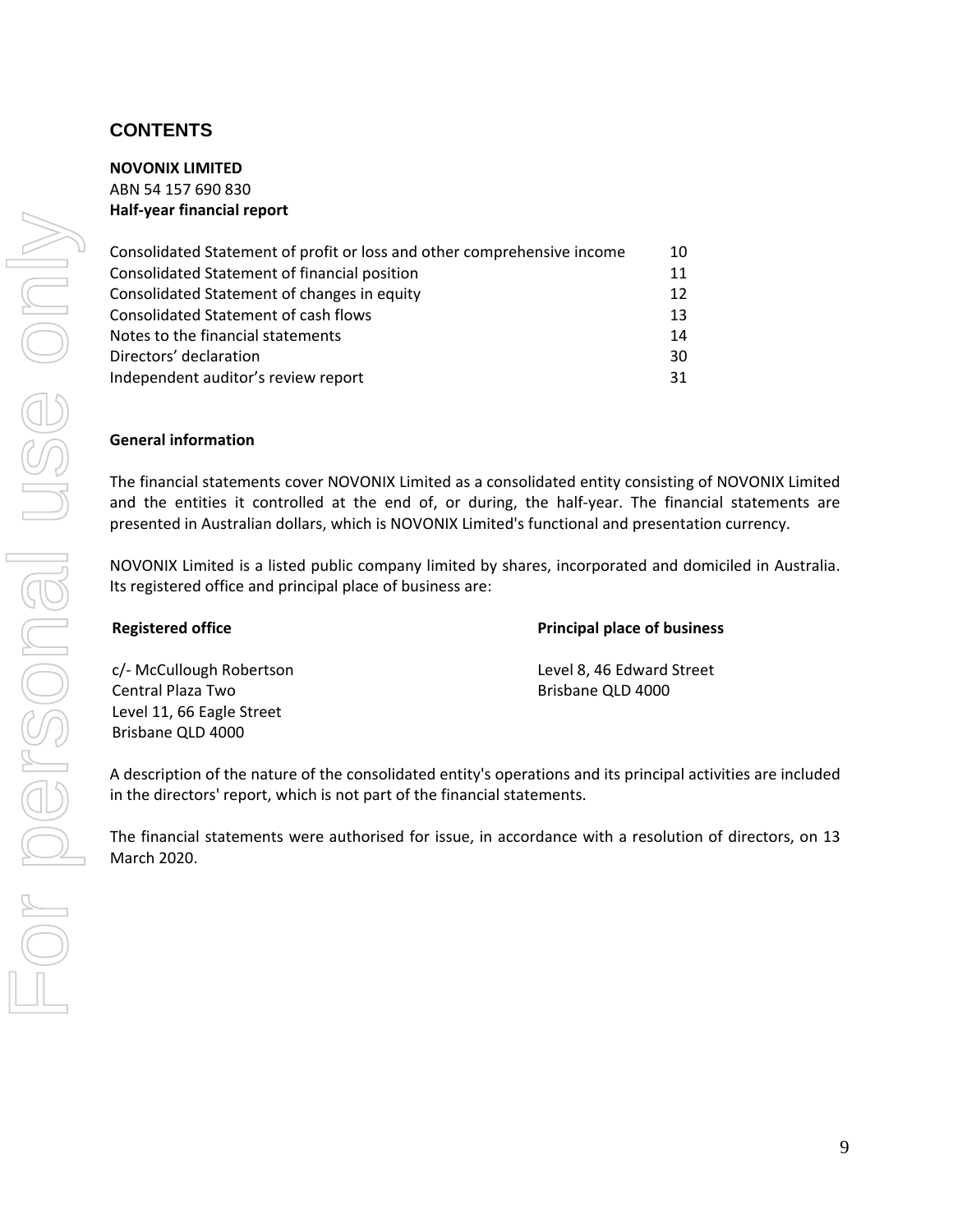# **CONSOLIDATED STATEMENT OF PROFIT OR LOSS AND OTHER COMPREHENSIVE INCOME FOR THE HALF-YEAR ENDED 31 DECEMBER 2019**

**Consolidated Half‐year**

|                                                                                                                          |                | 2019                   | 2018                   |
|--------------------------------------------------------------------------------------------------------------------------|----------------|------------------------|------------------------|
|                                                                                                                          | <b>Notes</b>   | \$                     | \$                     |
| <b>Continuing operations</b>                                                                                             |                |                        |                        |
| Revenue                                                                                                                  | $\overline{2}$ | 2,675,392              | 721,302                |
| Other income                                                                                                             | $\overline{2}$ | 227,652                | 210,710                |
| Cost of goods sold                                                                                                       |                | (885, 263)             | (461, 147)             |
| Administrative and other expenses                                                                                        |                | (1,318,190)            | (620, 881)             |
| Finance costs                                                                                                            |                | (1,651,871)            | (495,062)              |
| Depreciation and amortisation expenses                                                                                   |                | (468, 372)             | (161, 942)             |
| Marketing and project development costs                                                                                  |                | (915, 562)             | (401, 953)             |
| Share based compensation                                                                                                 |                | (3, 179, 681)          | (2, 265, 888)          |
| Employee benefits expense                                                                                                |                | (1,517,778)            | (907, 538)             |
| Share of net losses of joint venture                                                                                     |                |                        | (751, 981)             |
| Loss before income tax expense                                                                                           |                | (7,033,673)            | (5, 134, 380)          |
| Income tax expense                                                                                                       |                |                        |                        |
| Loss from continuing operations                                                                                          |                | (7,033,673)            | (5, 134, 380)          |
| Other comprehensive income for the period, net of                                                                        |                |                        |                        |
| tax                                                                                                                      |                |                        |                        |
| Foreign exchange differences on translation of foreign                                                                   |                |                        |                        |
| operations                                                                                                               |                | 66,527                 | 57,771                 |
| Total comprehensive loss for the period                                                                                  |                | (6,967,146)            | (5,076,609)            |
|                                                                                                                          |                | <b>Cents</b>           | Cents                  |
| Earnings per share for loss from continuing operations<br>attributable to the ordinary equity holders of the<br>Company: |                |                        |                        |
| Basic earnings per share                                                                                                 | 9              | $(5.49 \text{ cents})$ | $(4.17 \text{ cents})$ |
| Diluted earnings per share                                                                                               | 9              | $(5.49 \text{ cents})$ | $(4.17 \text{ cents})$ |

*The above consolidated statement of profit or loss and other comprehensive income should be read in conjunction with the accompanying notes.*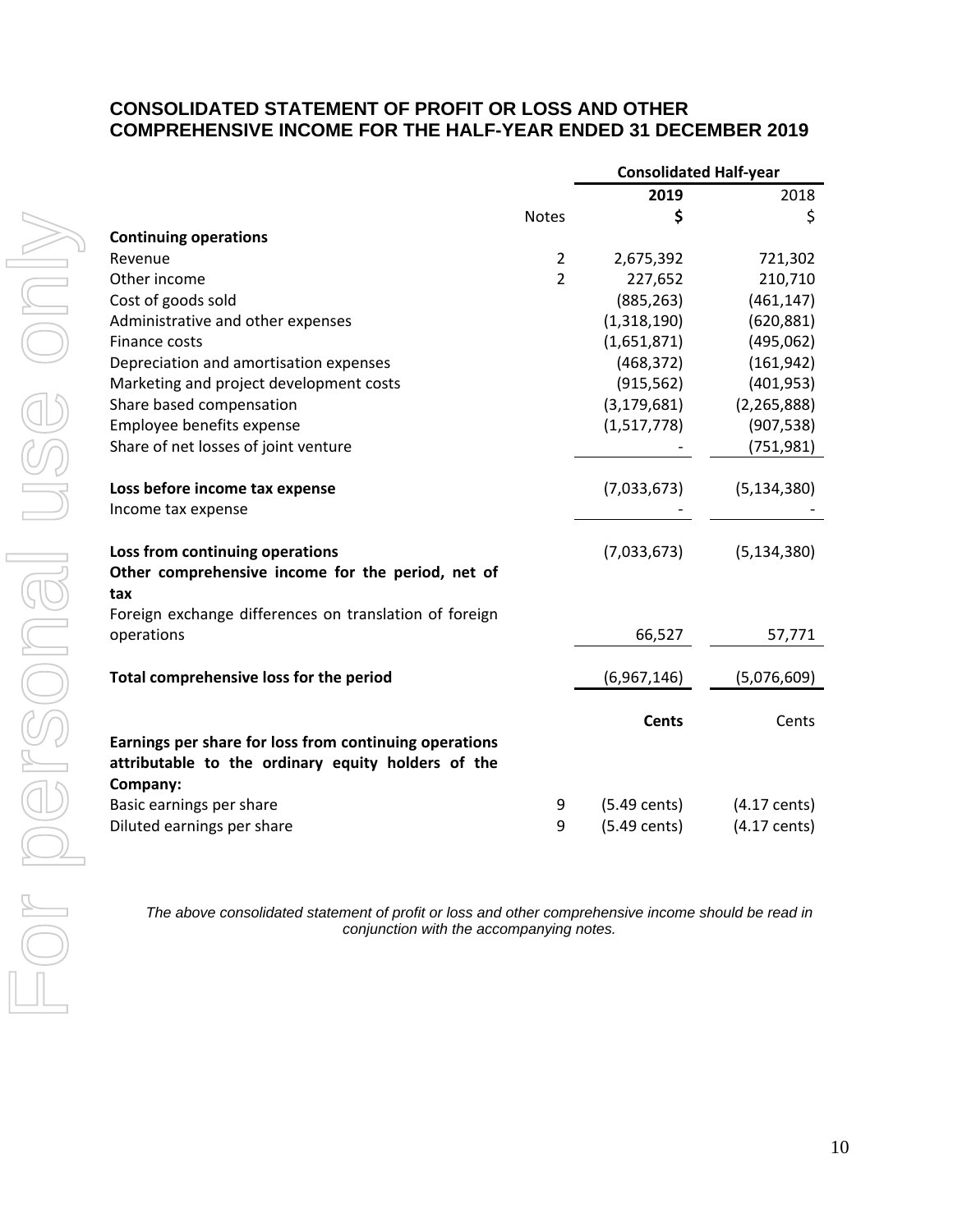# **CONSOLIDATED STATEMENT OF FINANCIAL POSITION AS AT 31 DECEMBER 2019**

|                                   |              | <b>Consolidated</b> |              |  |
|-----------------------------------|--------------|---------------------|--------------|--|
|                                   |              | 31 December         | 30 June      |  |
|                                   | <b>Notes</b> | 2019                | 2019         |  |
|                                   |              | \$                  | \$           |  |
| <b>ASSETS</b>                     |              |                     |              |  |
| <b>Current assets</b>             |              |                     |              |  |
| Cash and cash equivalents         | 3            | 560,058             | 6,054,664    |  |
| Trade and other receivables       |              | 1,416,566           | 683,103      |  |
| Inventory                         |              | 828,964             | 1,116,991    |  |
| <b>Total current assets</b>       |              | 2,805,588           | 7,854,758    |  |
| <b>Non-current assets</b>         |              |                     |              |  |
| Property, plant and equipment     | 4            | 7,588,332           | 5,984,517    |  |
| Exploration and evaluation assets | 5            | 2,918,757           | 2,838,749    |  |
| Right-of-use assets               | 6            | 2,898,392           |              |  |
| Intangible assets                 |              | 18,140,364          | 18,233,245   |  |
| Other assets                      |              | 8,643               | 8,630        |  |
| <b>Total non-current assets</b>   |              | 31,554,488          | 27,065,141   |  |
| <b>Total assets</b>               |              | 34,360,076          | 34,919,899   |  |
| <b>LIABILITIES</b>                |              |                     |              |  |
| <b>Current liabilities</b>        |              |                     |              |  |
| Trade and other payables          |              | 435,975             | 1,404,366    |  |
| <b>Contract liabilities</b>       |              | 14,597              | 580,845      |  |
| Lease liabilities                 | 6            | 131,976             |              |  |
| <b>Borrowings</b>                 | 7            | 6,472,992           | 4,145,069    |  |
| <b>Total current liabilities</b>  |              | 7,055,540           | 6,130,280    |  |
| <b>Non-current liabilities</b>    |              |                     |              |  |
| Lease liabilities                 | 6            | 2,795,054           |              |  |
| <b>Borrowings</b>                 | 7            | 11,533,428          | 13,016,841   |  |
| Total non-current liabilities     |              | 14,328,482          | 13,016,841   |  |
| <b>Total liabilities</b>          |              | 21,384,022          | 19,147,121   |  |
|                                   |              |                     |              |  |
| <b>Net assets</b>                 |              | 12,976,054          | 15,772,778   |  |
| <b>EQUITY</b>                     |              |                     |              |  |
| Contributed equity                | 8            | 38,163,405          | 38,163,405   |  |
| Reserves                          |              | 25,674,980          | 21,438,031   |  |
| <b>Accumulated losses</b>         |              | (50, 862, 331)      | (43,828,658) |  |
| <b>Total equity</b>               |              | 12,976,054          | 15,772,778   |  |

*The above consolidated statement of financial position should be read in conjunction with the accompanying notes.*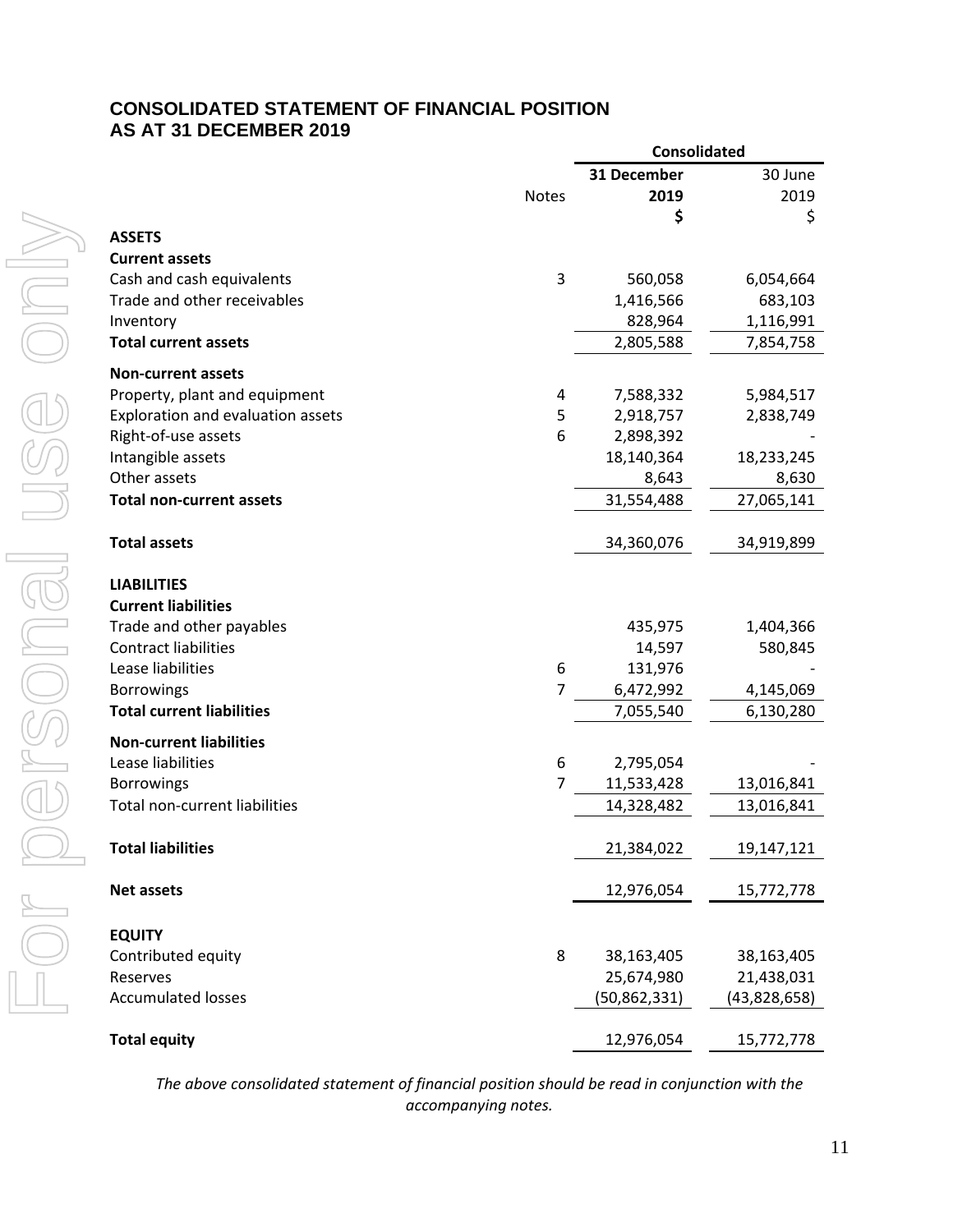# **CONSOLIDATED STATEMENT OF CHANGES IN EQUITY FOR THE HALF-YEAR ENDED 31 DECEMBER 2019**

|                                                                    |                                    |                             |                                                 | <b>Reserves</b>                                     |                                                  |                    |
|--------------------------------------------------------------------|------------------------------------|-----------------------------|-------------------------------------------------|-----------------------------------------------------|--------------------------------------------------|--------------------|
| <b>Consolidated Group</b>                                          | <b>Contributed</b><br>equity<br>\$ | Accumulated<br>losses<br>\$ | <b>Share based</b><br>payments<br>reserve<br>\$ | Foreign<br>currency<br>translation<br>reserve<br>\$ | <b>Convertible</b><br>loan note<br>reserve<br>\$ | <b>Total</b><br>\$ |
| <b>Balance at 1 July 2018</b>                                      | 38,163,405                         | (17,706,746)                | 8,585,446                                       | 140,608                                             | 2,426,120                                        | 31,608,833         |
| Loss for the period                                                |                                    | (5, 134, 380)               |                                                 |                                                     |                                                  | (5, 134, 380)      |
| Other comprehensive income                                         |                                    |                             |                                                 | 57,771                                              |                                                  | 57,771             |
| <b>Total comprehensive income</b>                                  | $\blacksquare$                     | (5, 134, 380)               |                                                 | 57,771                                              | $\overline{a}$                                   | (5,076,609)        |
| Transactions with owners in their capacity as                      |                                    |                             |                                                 |                                                     |                                                  |                    |
| owners:                                                            |                                    |                             |                                                 |                                                     |                                                  |                    |
| Equity component of convertible notes, net of                      |                                    |                             |                                                 |                                                     |                                                  |                    |
| transaction costs                                                  |                                    |                             |                                                 |                                                     | 606,915                                          | 606,915            |
| Share-based payments                                               |                                    |                             | 2,265,888                                       |                                                     |                                                  | 2,265,888          |
| <b>Balance at 31 December 2018</b>                                 | 38,163,405                         | (22,841,126)                | 10,851,334                                      | 198,379                                             | 3,033,035                                        | 29,405,027         |
| Balance at 1 July 2019                                             | 38,163,405                         | (43,828,658)                | 15,258,956                                      | 950,004                                             | 5,229,071                                        | 15,772,778         |
| Loss for the period                                                |                                    | (7,033,673)                 |                                                 |                                                     |                                                  | (7,033,673)        |
| Other comprehensive income                                         |                                    |                             |                                                 | 66,527                                              |                                                  | 66,527             |
| <b>Total comprehensive income</b>                                  | $\sim$                             | (7,033,673)                 |                                                 | 66,527                                              | $\overline{\phantom{0}}$                         | (6,967,146)        |
| Transactions with owners in their capacity as<br>owners:           |                                    |                             |                                                 |                                                     |                                                  |                    |
| Equity component of convertible notes, net of<br>transaction costs |                                    |                             |                                                 |                                                     | 990,741                                          | 990,741            |
| Share-based payments                                               |                                    |                             | 3,179,681                                       |                                                     |                                                  | 3,179,681          |
| <b>Balance at 31 December 2019</b>                                 | 38,163,405                         | (50, 862, 331)              | 18,438,637                                      | 1,016,531                                           | 6,219,812                                        | 12,976,054         |

*The above consolidated statement of changes in equity should be read in conjunction with the accompanying notes.*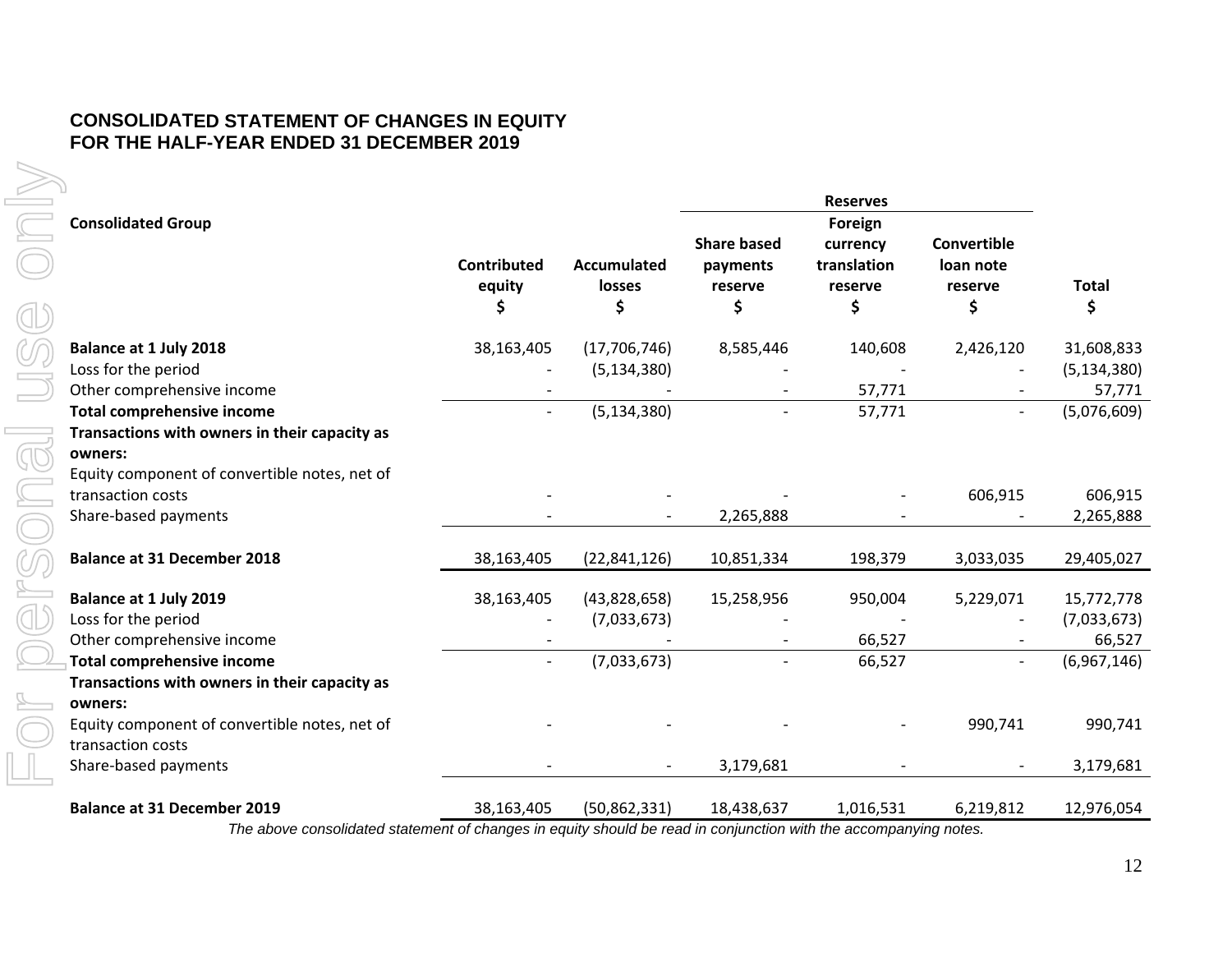# **CONSOLIDATED STATEMENT OF CASH FLOWS FOR THE HALF-YEAR ENDED 31 DECEMBER 2019**

|                                                        |              | <b>Consolidated Half-year</b> |             |  |
|--------------------------------------------------------|--------------|-------------------------------|-------------|--|
|                                                        |              | 2019                          | 2018        |  |
|                                                        | <b>Notes</b> | S                             | \$          |  |
| Cash flows from operating activities                   |              |                               |             |  |
| Receipts from customers (GST inclusive)                |              | 1,483,896                     | 1,249,739   |  |
| Payments to suppliers and employees (GST inclusive)    |              | (4,606,015)                   | (2,940,855) |  |
| Interest received                                      |              | 7                             | 3,306       |  |
| Borrowing costs paid                                   |              | (134, 471)                    | (37, 350)   |  |
| Government grants received                             |              | 223,041                       | 79,204      |  |
| Income taxes paid                                      |              |                               |             |  |
|                                                        |              |                               |             |  |
| Net cash outflow from operating activities             |              | (3,033,542)                   | (1,645,956) |  |
| Cash flows from investing activities                   |              |                               |             |  |
| Payments for exploration assets                        |              | (78, 018)                     | (135, 478)  |  |
| Payments for security deposits                         |              |                               | (500)       |  |
| Payments for property, plant and equipment             |              | (2,651,164)                   | (634, 840)  |  |
| Net cash outflow from investing activities             |              | (2,729,182)                   | (770, 818)  |  |
|                                                        |              |                               |             |  |
| <b>Cash flows from financing activities</b>            |              |                               |             |  |
| Proceeds from issue of loan notes, net of expenses     |              |                               | 5,461,900   |  |
| Proceeds from borrowings                               |              | 350,000                       | 52,749      |  |
| Principal elements of lease payments                   |              | (73, 637)                     |             |  |
| Repayment of borrowings                                |              | (55, 755)                     | (28,067)    |  |
| Net cash inflow from financing activities              |              | 220,608                       | 5,486,582   |  |
|                                                        |              |                               |             |  |
| Net increase (decrease) in cash and cash equivalents   |              | (5,542,116)                   | 3,069,808   |  |
| Effects of foreign currency                            |              | 47,510                        | (760)       |  |
| Cash and cash equivalents at the beginning of the year |              | 6,054,664                     | 365,592     |  |
|                                                        |              |                               |             |  |
| Cash and cash equivalents at the end of the year       | 3            | 560,058                       | 3,434,640   |  |

*The above consolidated statement of cash flows should be read in conjunction with the accompanying notes.*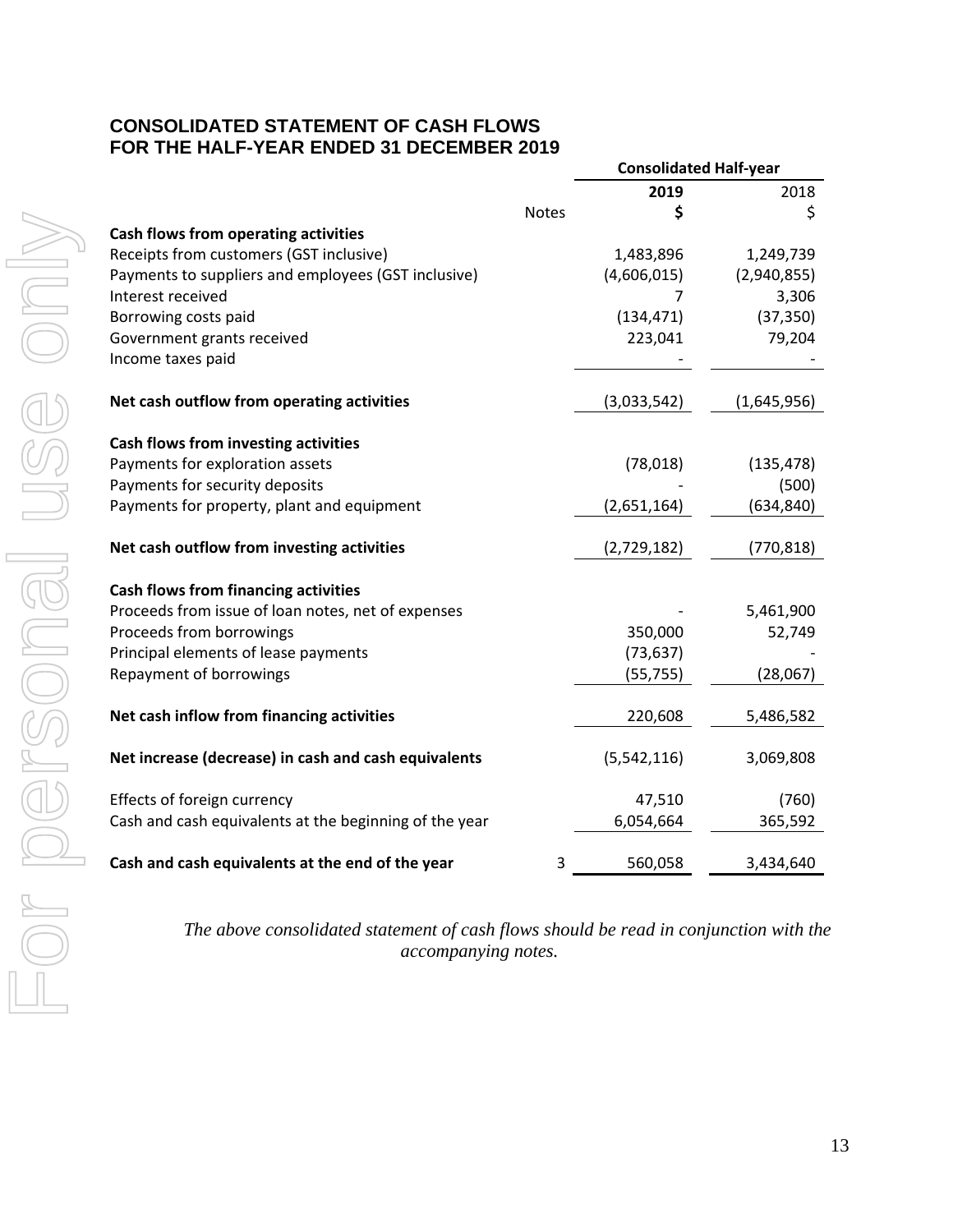# **Note 1 Summary of significant accounting policies**

This condensed consolidated interim financial report for the half‐year reporting period ended 31 December 2019 has been prepared in accordance with Australian Accounting Standard 134 *Interim Financial Reporting* and the *Corporations Act 2001,* as appropriate for for‐profit oriented entities.

This condensed consolidated interim financial report does not include all the notes normally included in an annual financial report. Accordingly, this report is to be read in conjunction with the Annual Report for the year ended 30 June 2019 and any public announcements made by the company during the interim reporting period in accordance with the continuous disclosure requirements of the *Corporations Act 2001*.

The principal accounting policies adopted in the preparation of the financial statements are set out below. These policies have been consistently applied to all the years presented, unless otherwise stated.

#### **a) Going Concern**

The financial report has been prepared on the going concern basis, which contemplates continuity of normal business activities and the realisation of assets and settlement of liabilities in the normal course of business.

As disclosed in the financial report, the consolidated entity incurred a net loss of \$7,033,673 (31 December 2018: \$5,134,380) and net operating cash outflows of \$3,033,542 for the half year ended 31 December 2019 (31 December 2018: \$1,645,956). As at 31 December 2019 the consolidated entity has a cash balance of \$560,058 (30 June 2019: \$6,054,664) and net current liabilities of \$4,249,952 (30 June 2019: net current assets of \$1,724,478). Included within current liabilities at 31 December 2019 are loan notes of \$5,917,056 which are due to mature in August 2020.

In December 2019, the Company's directors entered into short term loan agreements totalling \$2,000,000 to provide working capital for the Company. The loans were drawn down to \$350,000 at 31 December 2019. Subsequent to 31 December 2019, the Company's directors entered into additional short term loan agreements to bring the total facility to \$3,148,960, of which \$1,500,000 has been drawn down at the date of this report.

Subsequent to 31 December 2019, the entity entered into a short‐term loan agreement with the St Baker Energy Innovation Fund ("SBEIF") (a related party of MD Philip St Baker) for \$3,400,000 which is unsecured and interest bearing at a rate of 12.5%.

The director loans and loan from the SBEIF ("short‐term loans") are repayable upon the earlier of the Company raising sufficient funds and 6 months from the loan agreement date.

Subsequent to 31 December 2019, the entity has raised \$1,267,750 through the issuance of 2,485,715 ordinary shares under a Share Purchase Plan.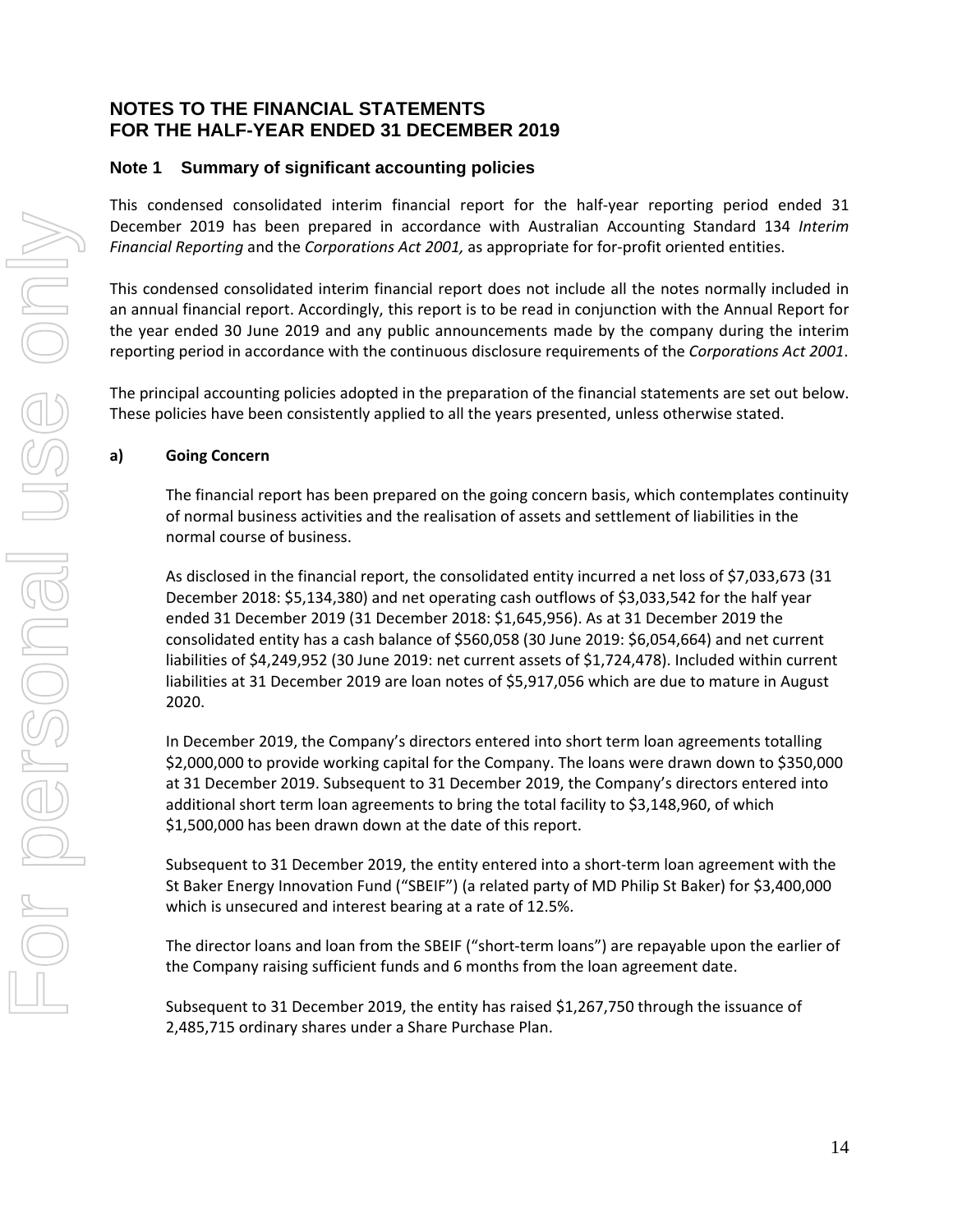# **Note 1 Summary of significant accounting policies (continued)**

The Directors are currently investigating options to fund ongoing operations, the repayment or refinancing of the Director and SBEIF loans ("short-term loans"), and the redemption or refinancing of the loan notes which are due to mature in August 2020. The ability of the consolidated entity to continue as a going concern is principally dependent upon the following:

- the ability of the consolidated entity to raise capital as and when necessary, including to fund amounts relating to ongoing operations, the refinancing or repayment of the short term loans, and the redemption or refinancing of the loan notes which are due to mature in August 2020;
- the ability of the consolidated entity to earn revenues from existing activities and from new product sales or pre‐payments;
- the ability of the consolidated entity to meet its cash flow forecasts; and
- the successful and profitable growth of the battery materials, battery consulting and battery technology businesses.

These conditions give rise to material uncertainty which may cast significant doubt over the consolidated entity's ability to continue as a going concern.

The directors believe that the going concern basis of preparation is appropriate due to the following reasons:

- The Group has entered into additional short-term loans subsequent to 31 December 2019, which will be used to fund ongoing operations in the short term;
- the Directors are confident that there are options available to the Group to be able to fund the repayment or refinancing of the short-term loans, the redemption or refinancing of the loan notes, and to fund operations in the medium and long term; and
- The Group has a track record of successfully raising capital as and when required; and
- Relationships with strategic partners.

Should the consolidated entity be unable to continue as a going concern, it may be required to realise its assets and extinguish its liabilities other than in the ordinary course of business, and at amounts that differ from those stated in the financial report.

This financial report does not include any adjustments relating to the recoverability and classification of recorded asset amounts or the amounts or classification of liabilities and appropriate disclosures that may be necessary should the consolidated entity be unable to continue as a going concern.

#### **b) Historical cost convention**

The financial statements have been prepared under the historical cost convention, except for, where applicable, the revaluation of available-for-sale financial assets, financial assets and liabilities at fair value through profit or loss, investment properties, certain classes of property, plant and equipment and derivative financial instruments.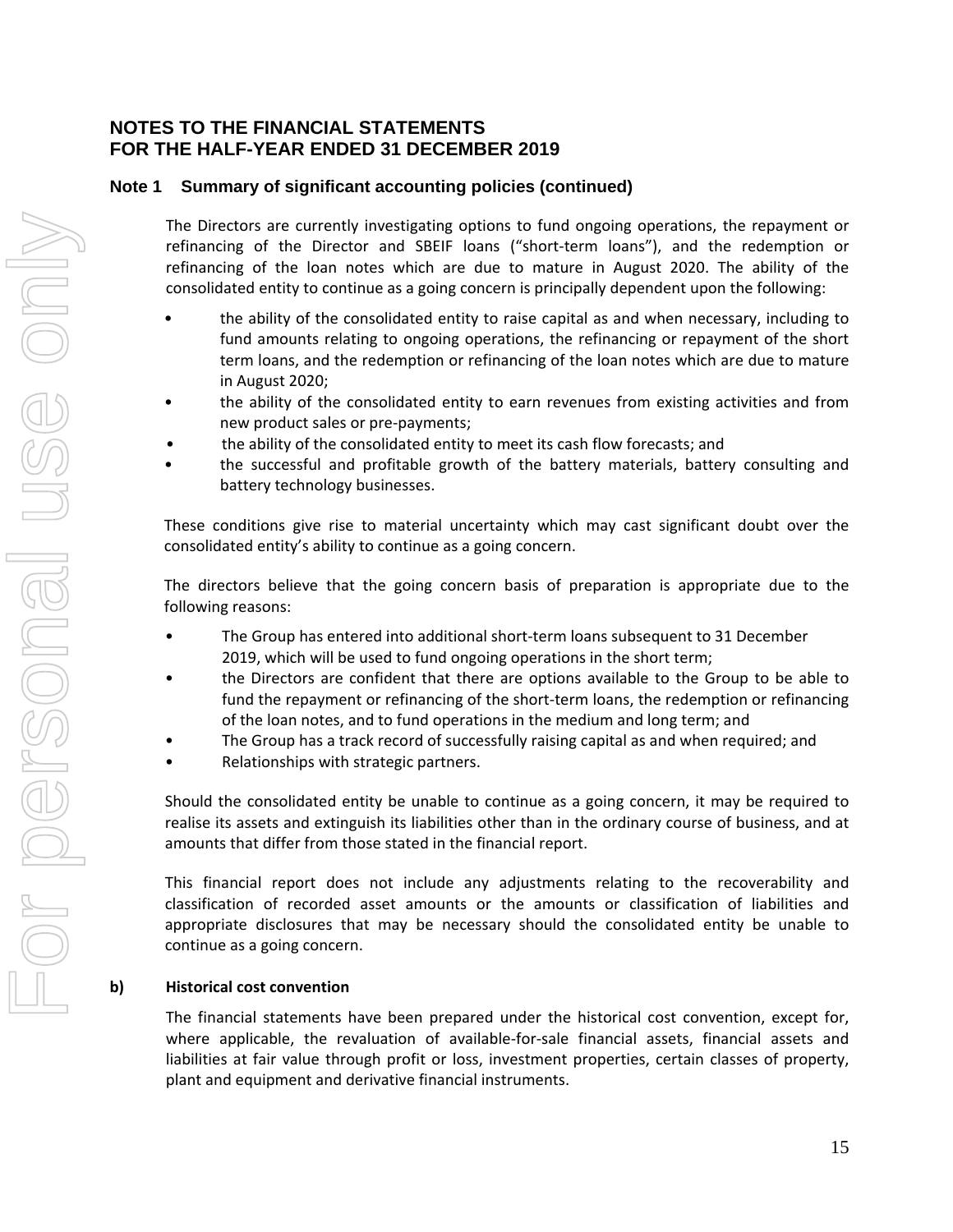#### **Note 1 Summary of significant accounting policies (continued)**

#### **c) New and amended standards adopted by the Group**

The Group has adopted all of the new, revised or amending Accounting Standards and Interpretations issued by the Australian Accounting Standards Board ('AASB') that are mandatory for the current reporting period. Only AASB 16 Leases has had a material impact on the financial statements.

Any new, revised or amending Accounting Standards or Interpretations that are not yet mandatory have not been early adopted.

#### **AASB** *16 Leases*

The group leases a warehouse in Tennessee from which the PUREgraphite business operates.

Lease terms are negotiated on an individual basis and contain a wide range of different terms and conditions. The lease agreements do not impose any covenants other than the security interests in the leased assets that are held by the lessor. Leased assets may not be used as security for borrowing purposes.

Until the 2020 financial year, leases of property, plant and equipment were classified as either finance leases or operating leases. From 1 July 2019, leases are recognised as a right‐of‐use asset and a corresponding liability at the date at which the leased asset is available for use by the group.

Assets and liabilities arising from a lease are initially measured on a present value basis. Lease liabilities include the net present value of the following lease payments:

- fixed payments (including in-substance fixed payments), less any lease incentives receivable
- variable lease payment that are based on an index or a rate, initially measured using the index or rate as at the commencement date
- amounts expected to be payable by the group under residual value guarantees
- the exercise price of a purchase option if the group is reasonably certain to exercise that option, and
- payments of penalties for terminating the lease, if the lease term reflects the group exercising that option.

Lease payments to be made under reasonably certain extension options are also included in the measurement of the liability.

The lease payments are discounted using the interest rate implicit in the lease. If that rate cannot be readily determined, which is generally the case for leases in the group, the lessee's incremental borrowing rate is used, being the rate that the individual lessee would have to pay to borrow the funds necessary to obtain an asset of similar value to the right‐of‐use asset in a similar economic environment with similar terms, security and conditions.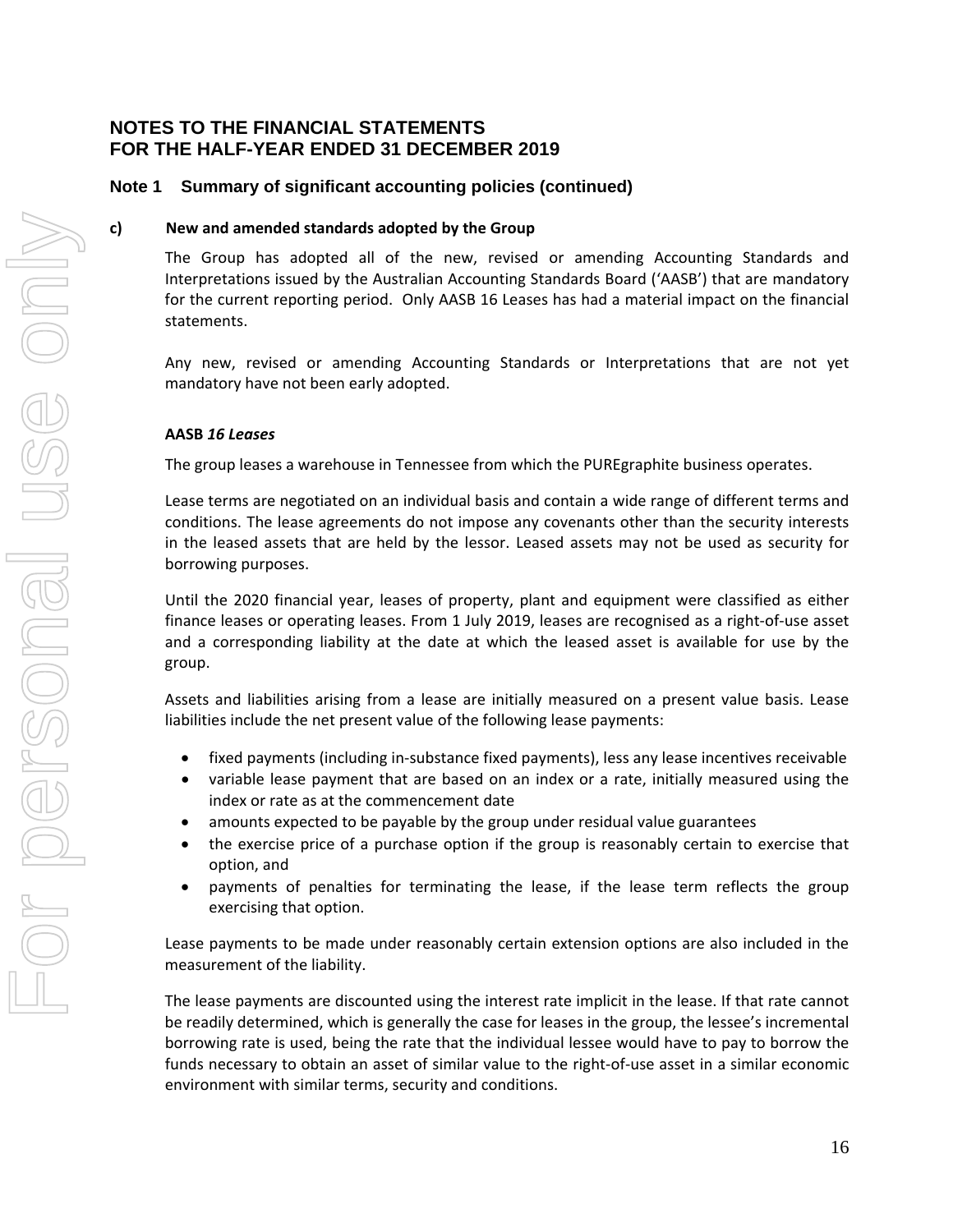# **Note 1 Summary of significant accounting policies (continued)**

To determine the incremental borrowing rate, the group:

- where possible, uses recent third-party financing received by the individual lessee as a starting point, adjusted to reflect changes in financing conditions since third party financing was received
- uses a build‐up approach that starts with a risk‐free interest rate adjusted for credit risk for leases held by NOVONIX Limited, which does not have recent third party financing, and
- makes adjustments specific to the lease, e.g. term, country, currency and security.

The group is exposed to potential future increases in variable lease payments based on an index or rate, which are not included in the lease liability until they take effect. When adjustments to lease payments based on an index or rate take effect, the lease liability is reassessed and adjusted against the right‐of‐use asset.

Lease payments are allocated between principal and finance cost. The finance cost is charged to profit or loss over the lease period so as to produce a constant periodic rate of interest on the remaining balance of the liability for each period.

Right‐of‐use assets are measured at cost comprising the following:

- the amount of the initial measurement of lease liability
- any lease payments made at or before the commencement date less any lease incentives received
- any initial direct costs, and
- restoration costs.

Right‐of‐use assets are generally depreciated over the shorter of the asset's useful life and the lease term on a straight-line basis. If the group is reasonably certain to exercise a purchase option, the right-of-use asset is depreciated over the underlying asset's useful life. The group does not revalue the right‐of‐use buildings held by the group.

Payments associated with short‐term leases of equipment and vehicles and all leases of low‐value assets are recognised on a straight‐line basis as an expense in profit or loss. Short‐term leases are leases with a lease term of 12 months or less. Low-value assets comprise IT equipment and small items of office furniture.

Extension options are included in property and equipment leases across the group. These are used to maximise operational flexibility in terms of managing the assets used in the group's operations. The extension options held are exercisable only by the group and not by the lessor.

There are no other standards that are not yet effective and that would be expected to have a material impact on the entity in the current or future reporting periods and on foreseeable future transactions.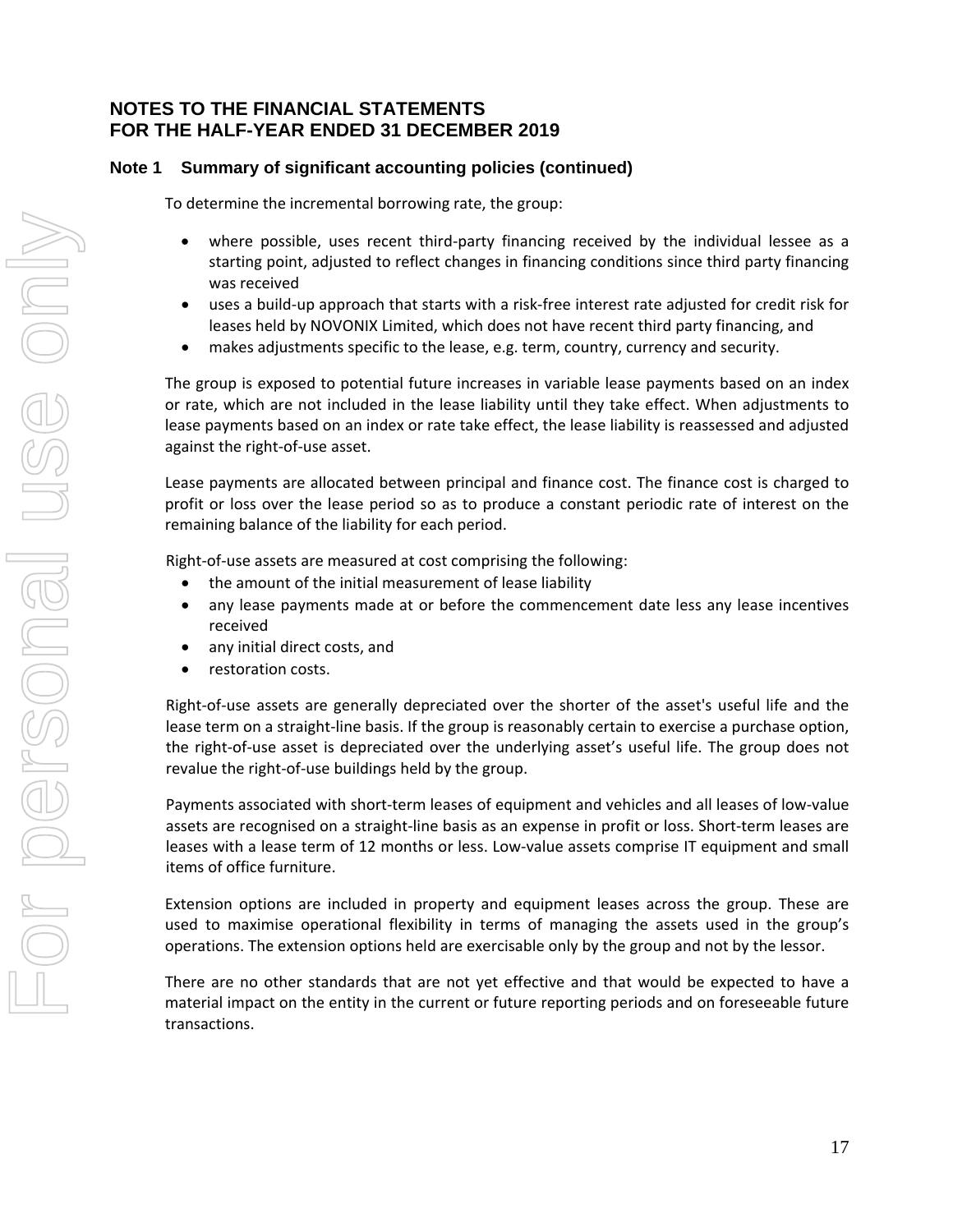#### **Note 1 Summary of significant accounting policies (continued)**

#### **e) Critical accounting estimates**

The preparation of the financial statements requires the use of certain critical accounting estimates. It also requires management to exercise its judgement in the process of applying the Group's accounting policies. The areas involving a higher degree of judgement or complexity, or areas where assumptions and estimates are significant to the financial statements, are disclosed below.

#### *Exploration and evaluation costs*

Exploration and evaluation costs have been capitalised on the basis that the Group intend to commence commercial production in the future, from which time the costs will be amortised in proportion to the depletion of the mineral resources. Key judgements are applied in considering costs to be capitalised which includes determining expenditures directly related to these activities and allocating overheads between those that are expensed and capitalised.

In addition, costs are only capitalised that are expected to be recovered either through successful development or sale of the relevant mining interest. Factors that could impact the future commercial production at the mine include the level of reserves and resources, future technology changes, which could impact the cost of mining, future legal changes and changes in commodity prices. To the extent that capitalised costs are determined not to be recoverable in the future, they will be written off in the period in which this determination is made.

#### *Value of intangible assets relating to acquisitions*

The Group has allocated portions of the cost of acquisitions to technology intangibles, valued using the relief from royalty method. These calculations require the use of assumptions including future revenue forecasts and a royalty rate. Technology is amortised over its useful life of 5 years.

#### *Impairment of goodwill and identifiable intangible assets*

The Group determines whether goodwill is impaired on an annual basis. This assessment requires an estimation of the recoverable amount of the cash-generating units to which the goodwill is allocated.

#### *Share based payment transactions*

The Group measures the cost of equity settled transactions with employees by reference to the fair value of the equity instruments at the date at which they are granted. The fair value is determined by using either a binomial or Monte Carlo option pricing model taking into account the terms and conditions upon which the instruments were granted. The accounting estimates and assumptions, including share price volatility, interest rates and vesting periods would have no impact on the carrying amounts of assets and liabilities within the next annual reporting period but may impact the profit or loss and equity.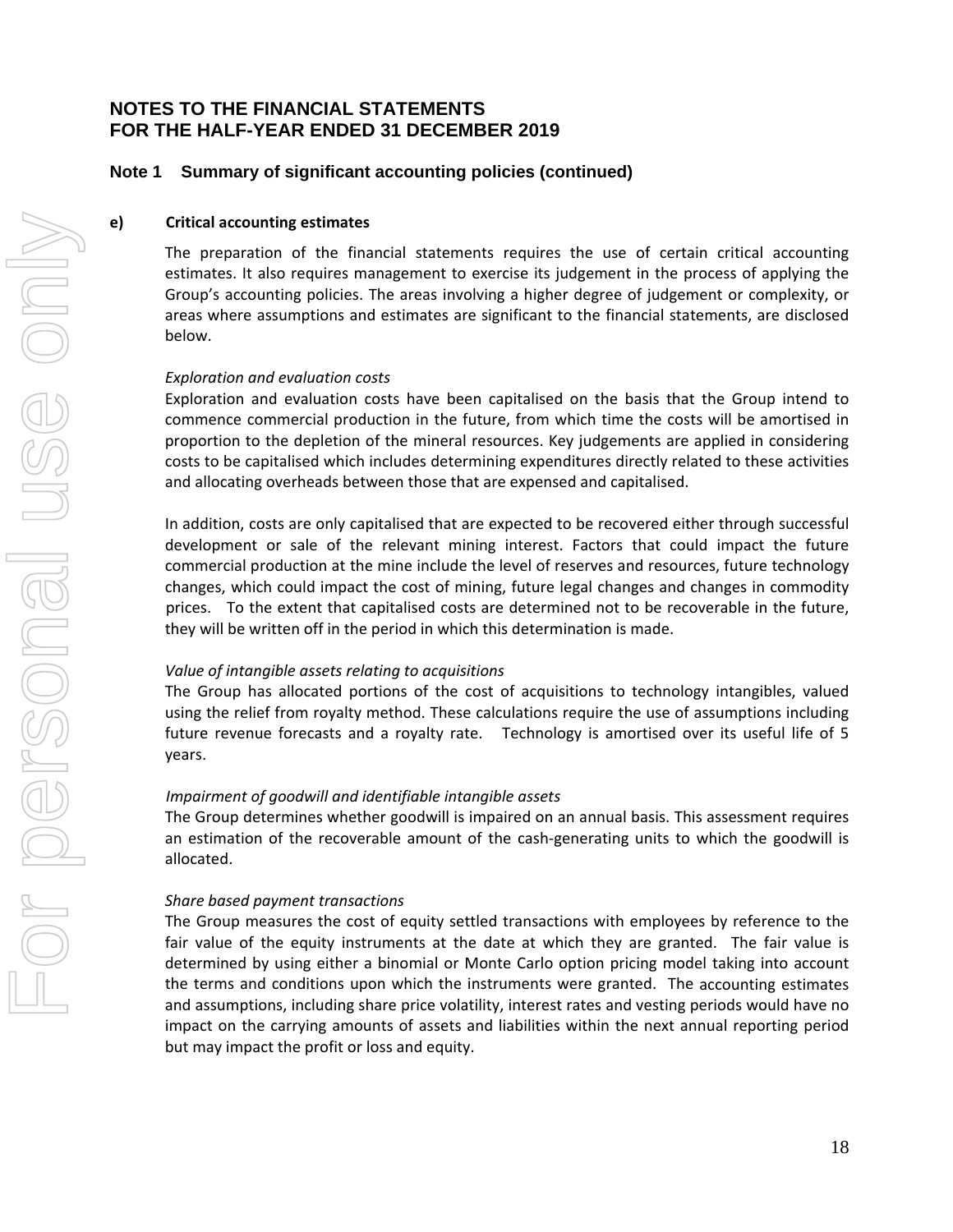# **Note 2 Changes in accounting policies**

This note explains the impact of the adoption of AASB 16 *Leases* on the group's financial statements.

As indicated in note 1 above, the group had adopted AASB *Leases* retrospectively from 1 July 2019, but has not restated comparatives for the 2018 reporting period, as permitted under the specific transition provisions in the standard. The reclassification and the adjustments arising from the new leasing rules are therefore recognised in the opening balance on 1 July 2019. The new accounting policies are disclosed in note 1.

On adoption of AASB 16, the group recognised lease liabilities in relation to leases which had previously been classified as 'operating leases' under the principles of AASB 117 *Leases*. These liabilities were measured at the present value of the remaining lease payments, discounted using the lessee's incremental borrowing rate as of 1 July 2019. The weighted average lessee's incremental borrowing rate applied to the lease liabilities on 1 July 2019 was 4%.

#### *Measurement of lease liabilities*

|                                                                                       | 2019      |
|---------------------------------------------------------------------------------------|-----------|
| Operating lease commitments disclosed as at 30 June 2019                              | 1,286,391 |
|                                                                                       |           |
| Discounted using the lessee's incremental borrowing rate of 4% at the date of initial |           |
| application                                                                           | 1,165,323 |
| Add/(less): adjustments as a result of a different treatment of extension options     | 1,827,378 |
| Lease liability recognized as at 1 July 2019                                          | 2,992,701 |
| Of which are:                                                                         |           |
| Current lease liabilities                                                             | 135,386   |
| Non-current lease liabilities                                                         | 2,857,315 |
|                                                                                       | 2,992,701 |

#### *Measurement of right‐of‐use assets*

The associated right‐of‐use asset for property leases was measured at an amount equal to the liability.

*Adjustments recognized in the balance sheet on 1 July 2019*

The change in accounting policy affected the following items in the balance sheet on 1 July 2019:

- right-of-use assets increase by \$2,992,701
- $\bullet$  lease liabilities increase by \$2,992,701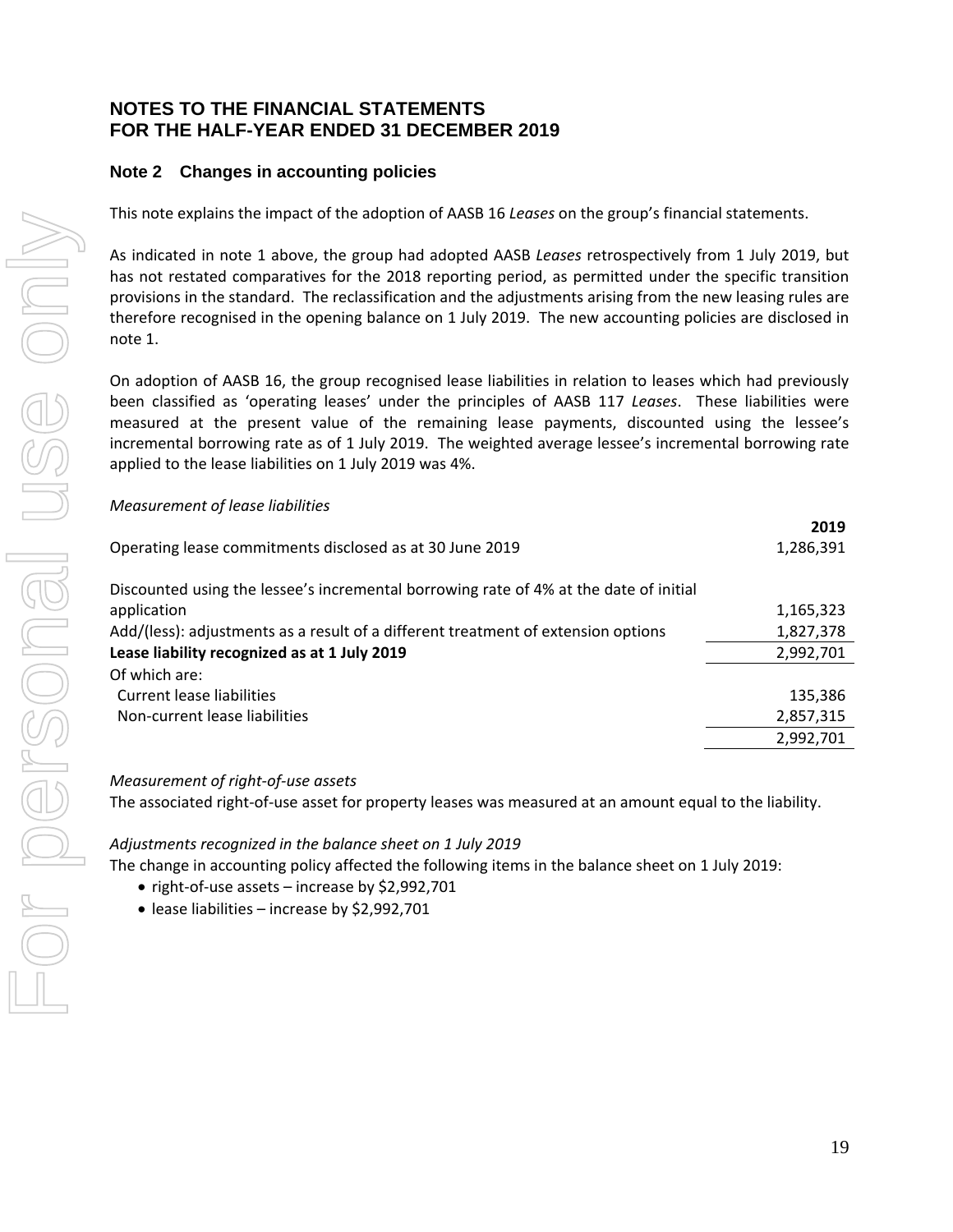#### **Note 2 Segment and revenue reporting**

The Group has identified its operating segments based on the internal reports that are reviewed and used by the Board of Directors (Chief Operating Decision Makers) in assessing performance and determining the allocation of resources. The Company is managed primarily on an operational basis. Operating segments are determined on the basis of financial information reported to the Board.

The board has identified three operating segments being Battery Technology, Battery Materials and Graphite Exploration and Mining. The Battery Materials segment develops and manufactures battery anode materials and the Battery Technology segment develops battery cell testing equipment and carried out research and development in battery development.

#### **Basis of accounting for purposes of reporting by operating segments**

#### **a. Accounting policies adopted**

Unless stated otherwise, all amounts reported to the Board of Directors, being the chief operating decision makers with respect to operating segments, are determined in accordance with accounting policies that are consistent with those adopted in the annual financial statements of the Group.

#### **b. Segment assets**

Where an asset is used across multiple segments, the asset is allocated to the segment that receives the majority of the economic value from the asset. In most instances, segment assets are clearly identifiable on the basis of their nature and physical location.

#### **c. Segment liabilities**

Liabilities are allocated to segments where there is a direct nexus between the incurrence of the liability and the operations of the segment. Borrowings and tax liabilities are generally considered to relate to the Group as a whole and are not allocated. Segment liabilities include trade and other payables.

#### **d. Unallocated items**

The following items for revenue, expenses, assets and liabilities are not allocated to operating segments as they are not considered part of the core operations of any segment:

- ‐ Interest income
- ‐ Corporate administrative and other expenses
- ‐ Income tax expense
- ‐ Corporate share‐based payment expenses
- ‐ Corporate marketing and project development expenses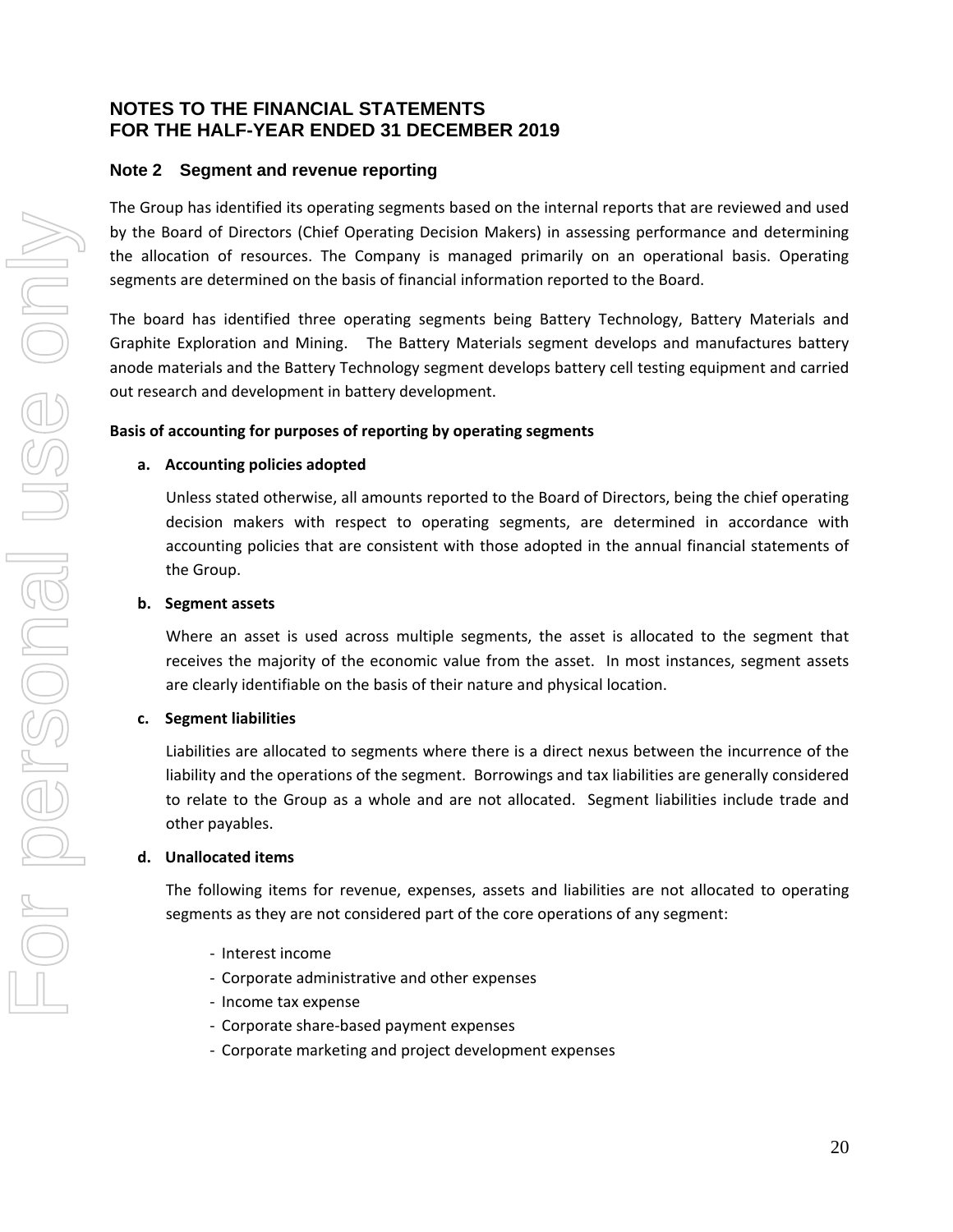# **Note 2 Segment information (continued)**

*Segment performance*

|                                                                         |                   |                   | Graphite           |                    |              |
|-------------------------------------------------------------------------|-------------------|-------------------|--------------------|--------------------|--------------|
|                                                                         | <b>Battery</b>    | <b>Battery</b>    | <b>Exploration</b> |                    |              |
| 2019                                                                    | <b>Technology</b> | <b>Materials</b>  | and Mining         | <b>Unallocated</b> | <b>Total</b> |
|                                                                         | \$                | \$                | Ş                  | \$                 | \$           |
| Sales of goods revenue                                                  | 1,546,810         |                   |                    |                    | 1,546,810    |
| Services revenue                                                        | 1,128,582         | -                 |                    |                    | 1,128,582    |
| Other income                                                            | 227,652           |                   |                    |                    | 227,652      |
| Total group revenue and<br>other income                                 | 2,903,044         | $\qquad \qquad -$ |                    |                    | 2,903,044    |
| Segment net profit / (loss)<br>from continuing<br>operations before tax | (44, 942)         | (2, 156, 903)     |                    | (4,831,828)        | (7,033,673)  |

|                                                                         | <b>Battery</b>    | <b>Battery</b>   | <b>Graphite</b><br><b>Exploration</b> |                    |              |
|-------------------------------------------------------------------------|-------------------|------------------|---------------------------------------|--------------------|--------------|
| 2018                                                                    | <b>Technology</b> | <b>Materials</b> | and Mining                            | <b>Unallocated</b> | <b>Total</b> |
|                                                                         | Ş                 | \$               | Ş                                     | \$                 | \$           |
| Sales of goods revenue                                                  | 579,135           |                  |                                       |                    | 579,135      |
| Services revenue                                                        | 142,167           |                  |                                       |                    | 142,167      |
| Other income                                                            | 210,462           |                  |                                       | 248                | 210,710      |
| Total group revenue and<br>other income                                 | 931,764           |                  |                                       | 248                | 932,012      |
| Segment net profit / (loss)<br>from continuing<br>operations before tax | (2,207,196)       | (888,088)        | -                                     | (2, 118, 696)      | (5,213,980)  |

#### *Segment assets*

|                  |                   |                  | <b>Graphite</b>    |                    |              |
|------------------|-------------------|------------------|--------------------|--------------------|--------------|
|                  | <b>Battery</b>    | <b>Battery</b>   | <b>Exploration</b> |                    |              |
|                  | <b>Technology</b> | <b>Materials</b> | and Mining         | <b>Unallocated</b> | <b>Total</b> |
|                  |                   |                  |                    |                    | \$           |
| 31 December 2019 | 5,732,855         | 25,405,168       | 2,928,812          | 293,241            | 34,360,076   |
| 30 June 2019     | 5,354,006         | 21,386,941       | 2,850,794          | 5,328,158          | 34,919,899   |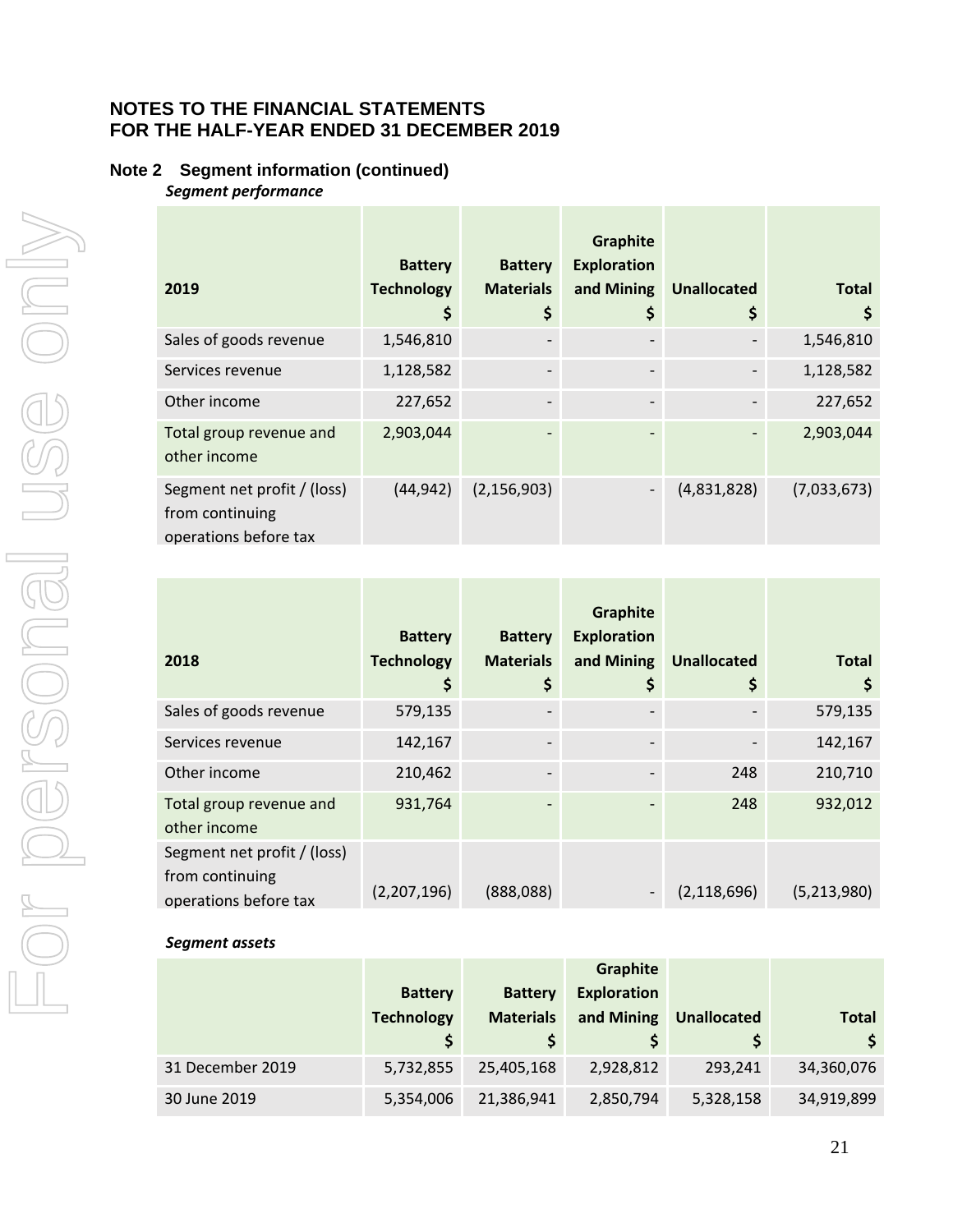# **Note 2 Segment information (continued)**

#### *Segment liabilities*

|                  |                   |                  | Graphite                     |                    |              |
|------------------|-------------------|------------------|------------------------------|--------------------|--------------|
|                  | <b>Battery</b>    | <b>Battery</b>   | <b>Exploration</b>           |                    |              |
|                  | <b>Technology</b> | <b>Materials</b> | and Mining                   | <b>Unallocated</b> | <b>Total</b> |
|                  |                   |                  |                              |                    |              |
| 31 December 2019 | 2,292,803         | 3,215,804        | $\qquad \qquad \blacksquare$ | 15,875,415         | 21,384,022   |
| 30 June 2019     | 2,809,998         | 1,279,125        | $\qquad \qquad \blacksquare$ | 15,057,999         | 19,147,121   |

#### *Geographical Segments*

For the purposes of segment reporting, all segment activities relating to Graphite Exploration and Mining are carried out in Australia and all segment activities relating to Battery Materials and Battery Technology are carried out in North America.

#### **Note 3 Current assets – Cash and cash equivalents**

|                                                                                                                                                                              | 31 December<br>2019<br>\$ | 30 June<br>2019 |
|------------------------------------------------------------------------------------------------------------------------------------------------------------------------------|---------------------------|-----------------|
| Cash at bank                                                                                                                                                                 | 560,058                   | 6,054,664       |
| Reconciliation to cash flow statement<br>The above figures are reconciled to the amount of cash shown in<br>the statement of cash flows at the end of the period as follows: |                           |                 |
| Balances as above<br><b>Bank overdrafts</b>                                                                                                                                  | 560,058                   | 6,054,664       |
| Balance as per the statement of cash flows                                                                                                                                   | 560,058                   | 6,054,664       |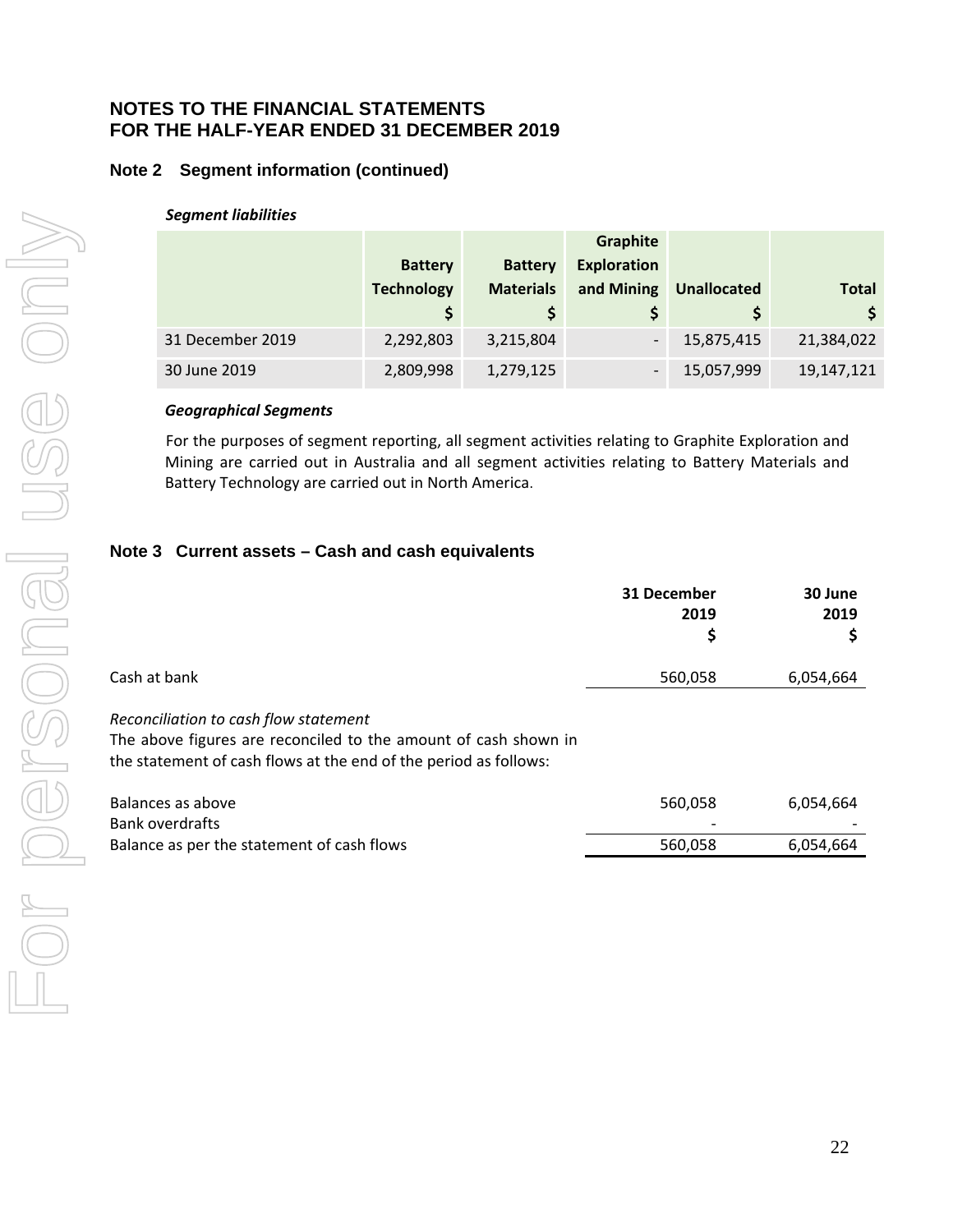#### **Note 4 Non-current assets – Property, plant and equipment**

|                                                | 31 December<br>2019<br>\$ | 30 June<br>2019 |
|------------------------------------------------|---------------------------|-----------------|
| Plant and equipment $-$ at cost                | 6,162,347                 | 4,437,493       |
| Plant and equipment - accumulated depreciation | (705, 909)                | (507, 947)      |
|                                                | 5,456,438                 | 3,929,546       |
| Buildings – at cost                            | 1,871,908                 | 1,762,019       |
| Buildings - accumulated depreciation           | (123, 326)                | (87,299)        |
|                                                | 1,748,582                 | 1,674,720       |
| $Land - at cost$                               | 383,312                   | 380,251         |
|                                                | 7,588,332                 | 5,984,517       |

|                                      | <b>Plant and</b><br>equipment<br>Ş | Land<br>\$               | <b>Buildings</b> | <b>Total</b> |
|--------------------------------------|------------------------------------|--------------------------|------------------|--------------|
| <b>Movements in Carrying Amounts</b> |                                    |                          |                  |              |
| Balance at 1 July 2019               | 3,929,546                          | 380,251                  | 1,674,720        | 5,984,517    |
| <b>Additions</b>                     | 1,556,490                          | $\overline{\phantom{0}}$ | 95,703           | 1,652,193    |
| Depreciation                         | (184, 623)                         | $\overline{\phantom{a}}$ | (35, 679)        | (220, 302)   |
| <b>Exchange differences</b>          | 155,025                            | 3,061                    | 13,838           | 171,924      |
|                                      |                                    |                          |                  |              |
| <b>Balance at 31 December 2019</b>   | 5,456,438                          | 383,312                  | 1,748,582        | 7,588,332    |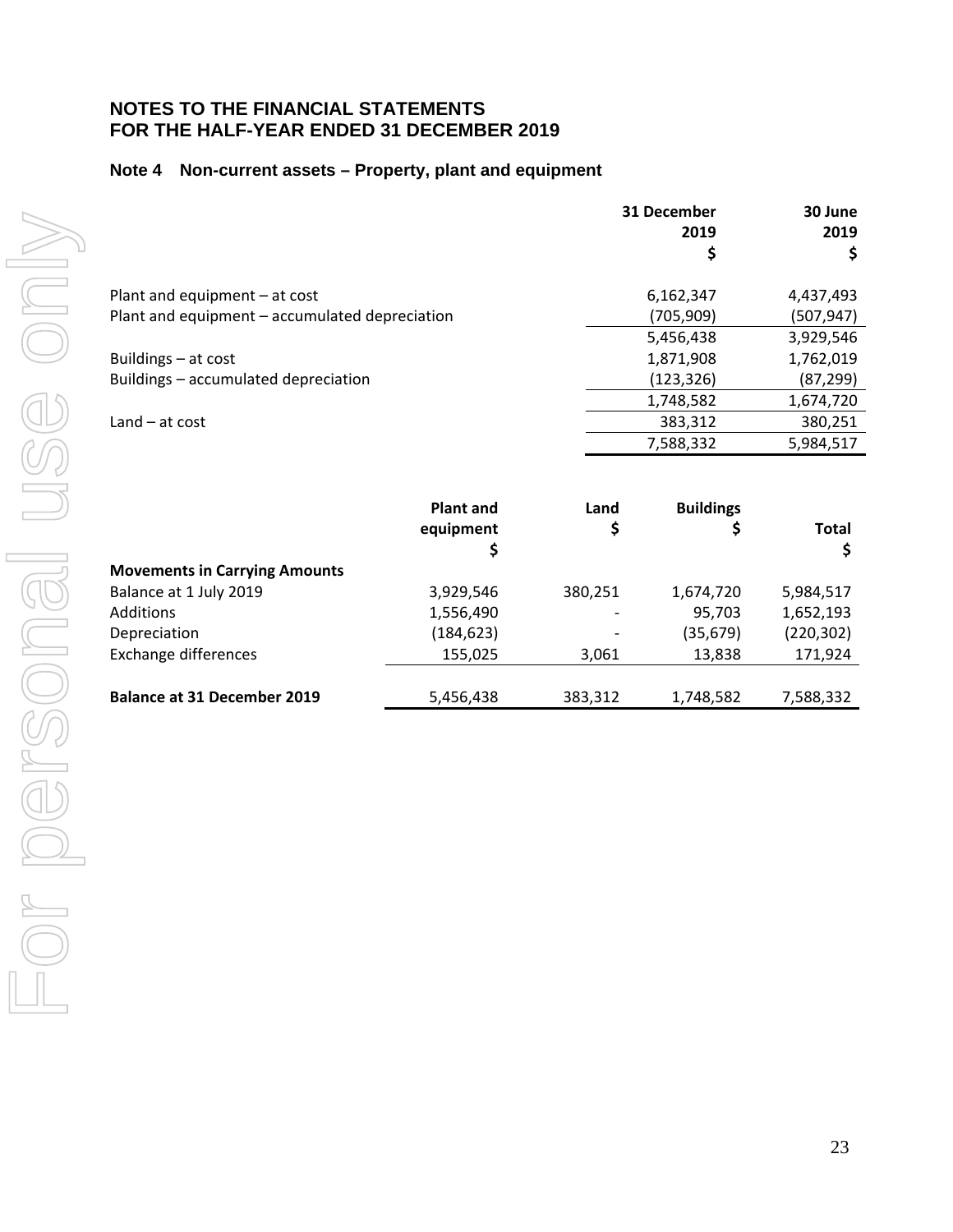#### **Note 5 Non-current assets – Exploration and evaluation assets**

|                                                                                                             | 31 December<br>2019<br>\$ | 30 June<br>2019<br>Ş |
|-------------------------------------------------------------------------------------------------------------|---------------------------|----------------------|
| Exploration and evaluation assets $-$ at cost                                                               | 2,918,757                 | 2,838,749            |
| The capitalised exploration and evaluation assets carried forward<br>above have been determined as follows: |                           |                      |
| Balance at 1 July 2019<br>Expenditure incurred during the half-year                                         | 2,838,749<br>80,008       |                      |
| Balance as at 31 December 2019                                                                              | 2,918,757                 |                      |

The Directors have assessed that for the exploration and evaluation assets recognised at 31 December 2019, the facts and circumstances do not suggest that the carrying amount of an asset may exceed its recoverable amount. In considering this, the Directors have had regard to the facts and circumstances that indicate a need for an impairment as noted in Accounting Standard AASB *6 Exploration for and Evaluation of Mineral Resources*.

#### **Note 6 Leases**

This note provides information for leases where the group is the lessee.

#### *(i) Amounts recognised in the balance sheet*

The balance sheet shows the following amounts relating to leases:

|                                 | 31 December<br>2019<br>\$ | 30 June<br>2019<br>\$    |
|---------------------------------|---------------------------|--------------------------|
| Right-of-use assets - Buildings | 2,898,392                 |                          |
| <b>Lease liabilities</b>        |                           |                          |
| Current                         | 131,976                   |                          |
| Non-current                     | 2,795,054                 | $\overline{\phantom{a}}$ |
|                                 | 2,927,030                 |                          |

There were no additions to the right‐of‐use asset during the half year to 31 December 2019.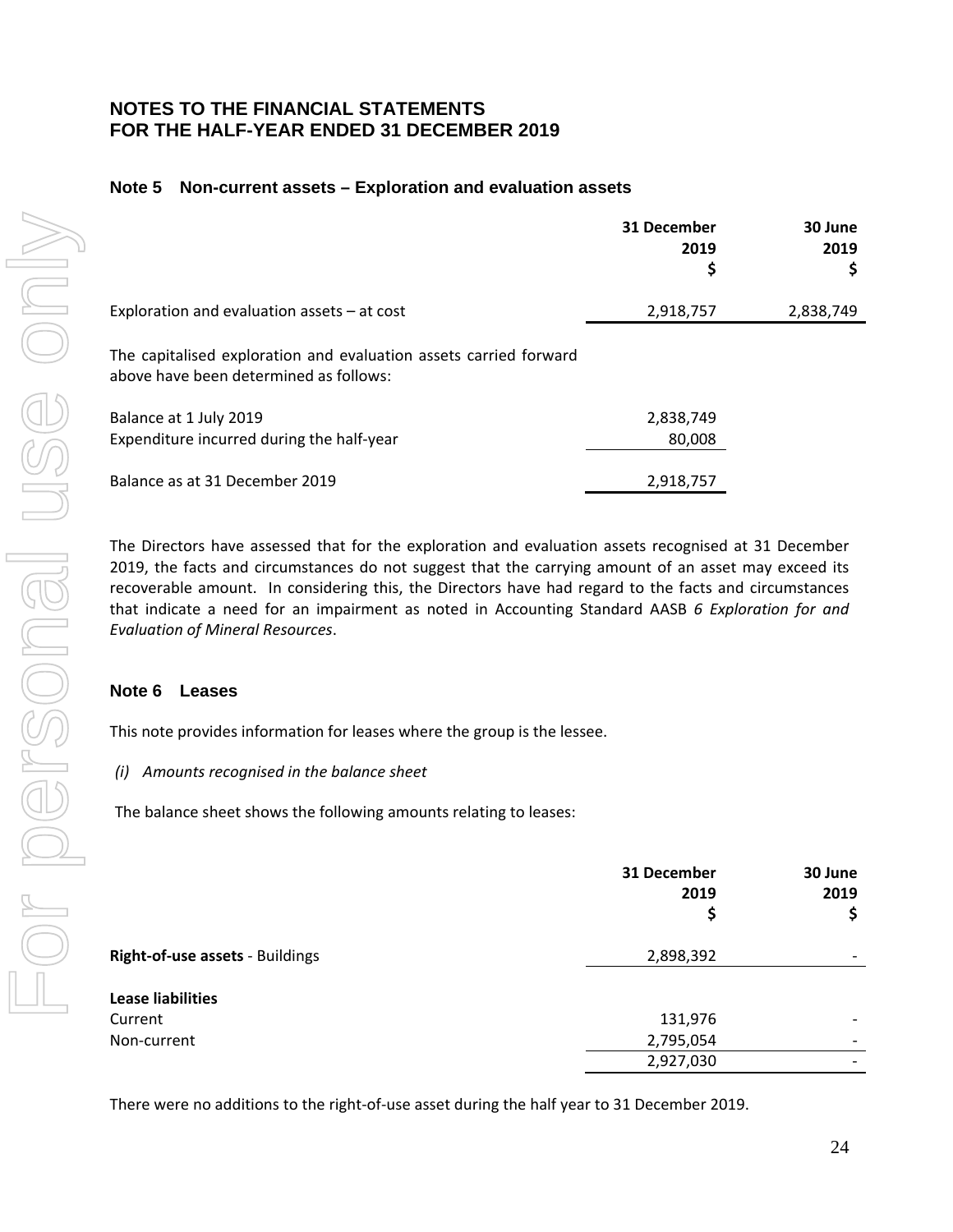# **Note 6 Leases (continued)**

#### *(i) Amounts recognised in the statement of profit or loss*

The statement of profit or loss shows the following amounts relating to leases:

|                                                 | 2019    | 2018 |
|-------------------------------------------------|---------|------|
| Depreciation of right-of-use assets - Buildings | 102.973 |      |
| Interest expense                                | 50,504  |      |

The total cash outflow for leases in the half year period was \$124,138.

# **Note 7 Borrowings**

|                          | <b>31 December 2019</b> |            | 30 June 2019 |           |                |              |
|--------------------------|-------------------------|------------|--------------|-----------|----------------|--------------|
|                          |                         | Non-       |              | Non-      |                |              |
|                          | <b>Current</b>          | Current    | <b>Total</b> | Current   | <b>Current</b> | <b>Total</b> |
|                          | \$                      | \$         | \$           | \$        | \$             | \$           |
| Secured                  |                         |            |              |           |                |              |
| Bank loans (i)           | 58,272                  | 1,277,132  | 1,335,404    | 57,807    | 1,295,835      | 1,353,642    |
| Total secured borrowings |                         |            |              |           |                |              |
|                          | 58,272                  | 1,277,132  | 1,335,404    | 57,807    | 1,295,835      | 1,353,642    |
|                          |                         |            |              |           |                |              |
| Unsecured                |                         |            |              |           |                |              |
| Loan notes (ii)          | 5,917,056               | 9,494,915  | 15,411,971   |           | 10,905,530     | 10,905,530   |
| Director loans (iv)      | 351,063                 |            | 351,063      |           |                |              |
| Other loans (iii)        | 146,601                 | 761,381    | 907,982      | 4,087,262 | 815,476        | 4,902,738    |
| Total unsecured          | 6,414,720               | 10,256,296 | 16,671,016   | 4,087,262 | 11,721,006     | 15,808,268   |
| borrowings               |                         |            |              |           |                |              |
| <b>Total borrowings</b>  | 6,472,992               | 11,533,428 | 18,006,420   | 4,145,069 | 13,016,841     | 17,161,910   |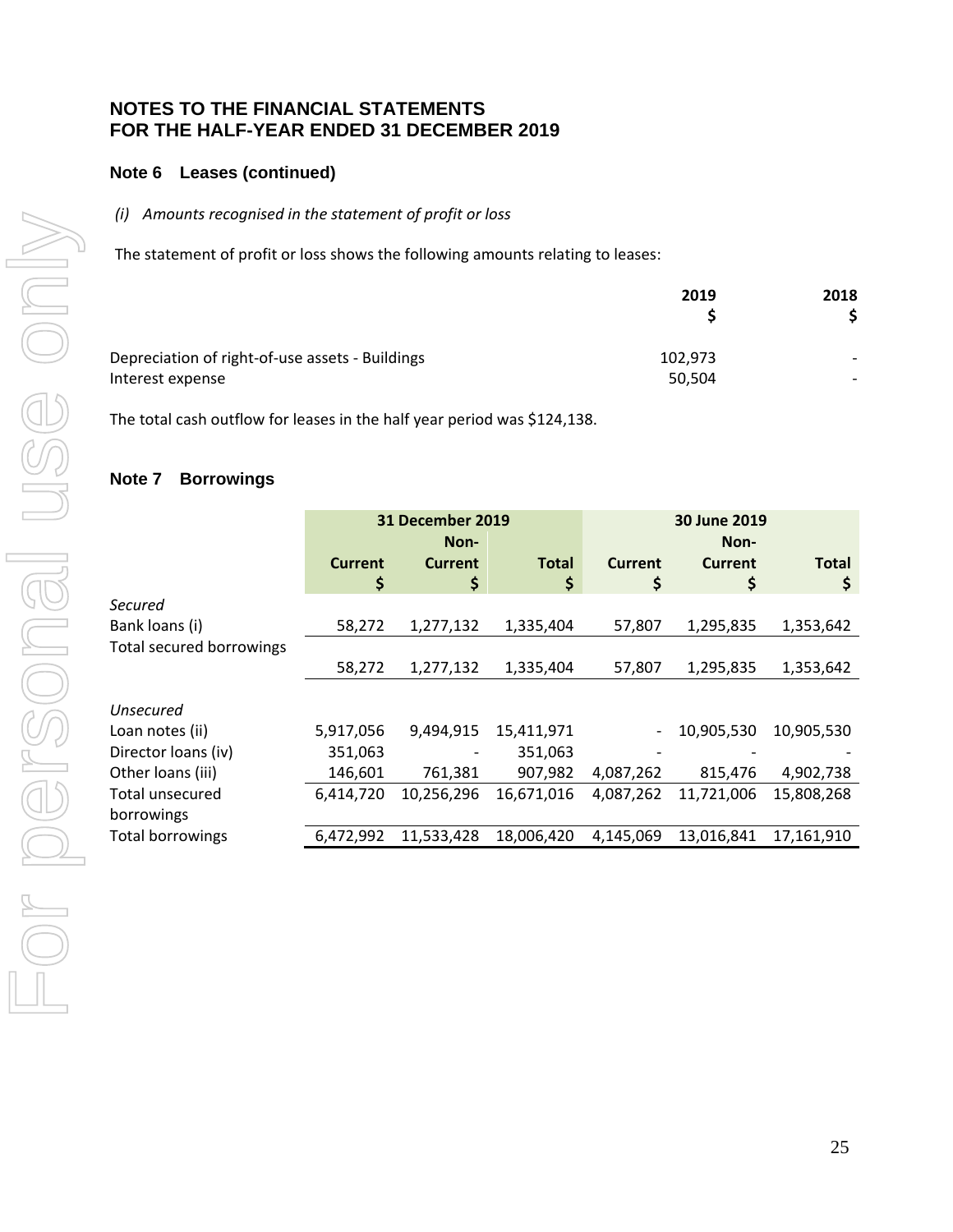# **Note 7 Borrowings (continued)**

#### *(i) Secured liabilities and assets pledged as security*

In December 2017, the group entered into a loan facility to purchase commercial land and buildings in Nova Scotia from which the Battery Testing Services business operates. The total available amount under the facility is CAD \$1,330,000 and it has been fully drawn down as at 31 December 2019. The full facility is repayable in monthly instalments, commencing 15 December 2017 and ending 15 November 2042.

The bank loan is secured by first mortgages over the group's freehold land and buildings.

The carrying amounts of non-financial assets pledged as security for current and non-current borrowings is \$2,131,894 (30 June 2019: \$2,054,971) .

#### *(ii) Loan notes*

In June 2019, the group entered into a short-term loan agreement with the St Baker Energy Innovation Fund for \$4,000,000 at an interest rate of 10%. Following shareholder approval on 31 July 2019, this short-term loan was converted into 10,000,000 convertible loan notes at \$0.40 each. At 31 December 2019 none of these Loan Notes have been converted.

The initial fair value of the convertible loan note portion of the bond was determined using a market interest rate for an equivalent non‐convertible bond at the issue date.

The liability is subsequently recognised on an amortised cost basis until extinguished on conversion or maturity of the bonds. The remainder of the proceeds is allocated to the conversion option and recognised in shareholders' equity, net of income tax, and not subsequently remeasured.

The present value of the liability component at initial recognition was \$3,009,259. The balance of \$990,741 was recognised in equity.

# **Key Loan Note Terms ‐ \$0.40 face value**

- Number of loan notes issued: 10,000,000
- Allowing for early conversion;
- Unsecured loan note issued at AUD\$0.40 per note;
- Coupon 10% per annum capitalised over a term of 36 months;
- Convertible at the option of the holder on 1 for 1 basis;
- Redeemable by NOVONIX at any time (with 10 business days notice), subject to payment of interest on full term;
- Maturity date of 36 months after the date of issue; and
- The notes are not listed or tradeable.
- 1 for 1 attaching option, exercisable at \$0.80 per share with three years to expiry.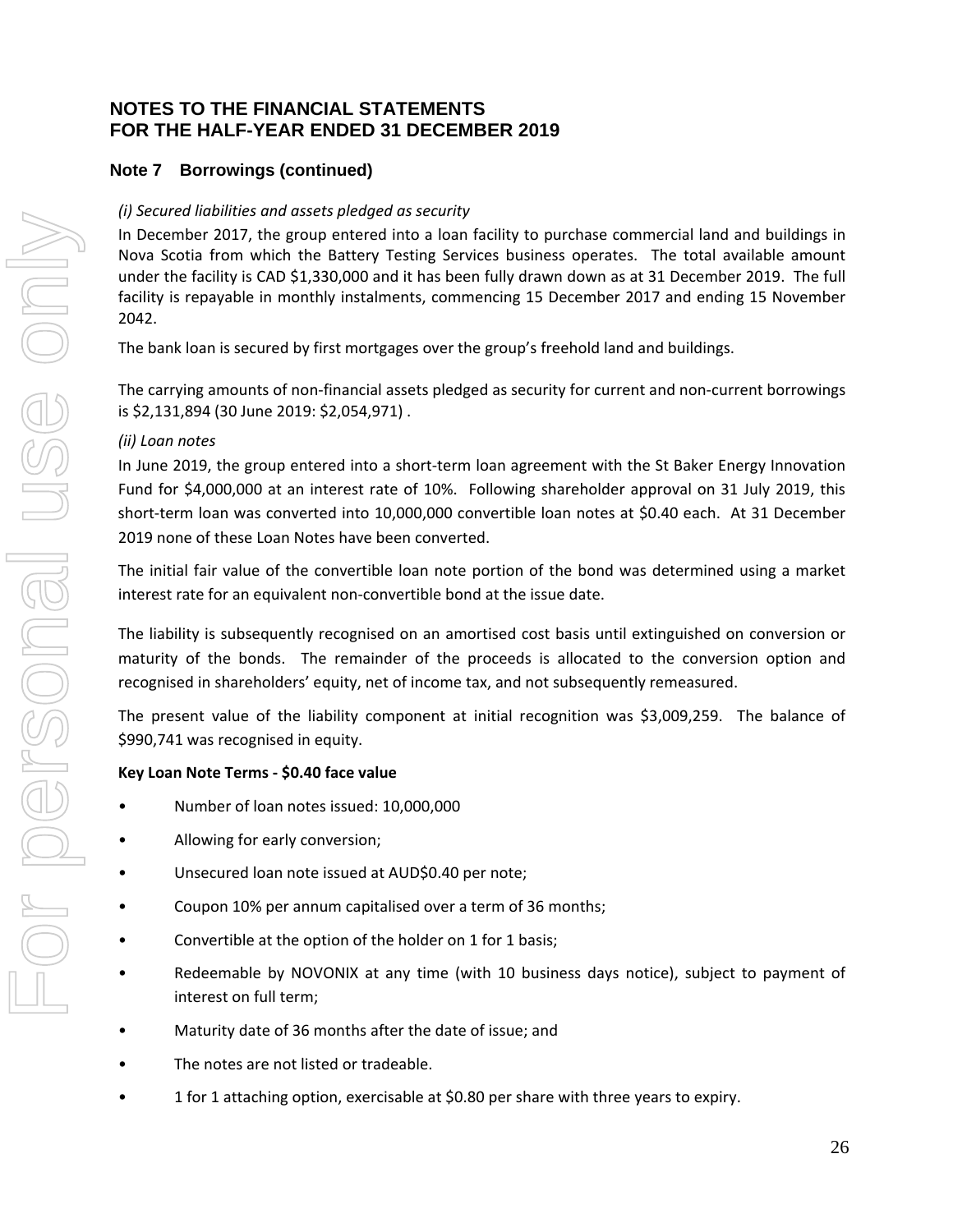# **Note 7 Borrowings (continued)**

Reconciliation of movements in loan note liability:

| 31 December<br>2019 |
|---------------------|
| 10,905,530          |
| 3,009,259           |
| 1,497,182           |
| 15,411,971          |
|                     |

#### *(iii) Other loans*

In December 2017, the group also entered into a contribution agreement with ACOA, for CAD\$500,000. As at 31 December 2019, CAD\$500,000 of the facility has been drawn down. The funding is to assist with expanding the market to reach new customers through marketing and product improvements. The facility is repayable in monthly instalments commencing 1 September 2019.

In October 2018, the group entered into another contribution agreement with Atlantic Canada Opportunities Agency (ACOA), for CAD\$500,000. As at 31 December 2019, CAD\$500,000 of the facility has been drawn down. The funding is to assist in establishing a battery cell manufacturing facility. The facility is repayable in monthly instalments commencing 1 April 2020.

#### *(iv) Director loans*

In December 2019, the Company's directors entered into short term loan agreements collectively for \$2,000,000. The loans are unsecured, earn interest at 8% pa from the date of drawdown calculated on a daily basis, and are repayable upon the earlier of the Company raising sufficient funds and 6 months. The loans were drawn down to \$350,000 at 31 December 2019.

#### *(v) Fair value*

For all borrowings, other than the ACOA loans noted at (iii) above, the fair values are not materially different to their carrying amounts, since the interest payable on those borrowings is either close to current market rates or the borrowings are of a short‐term nature.

The ACOA loans are interest free. The initial fair value of the ACOA loans were determined using a market interest rate for equivalent borrowings at the issue date. This resulted in a day 1 gain of \$100,152 in FY2018 (December 2017 loan) and a day 1 gain of \$114,106 in FY2019 (October 2018 loan).

#### *Financing arrangements*

The group's undrawn borrowing facilities as at 31 December 2019 totals \$1,650,000.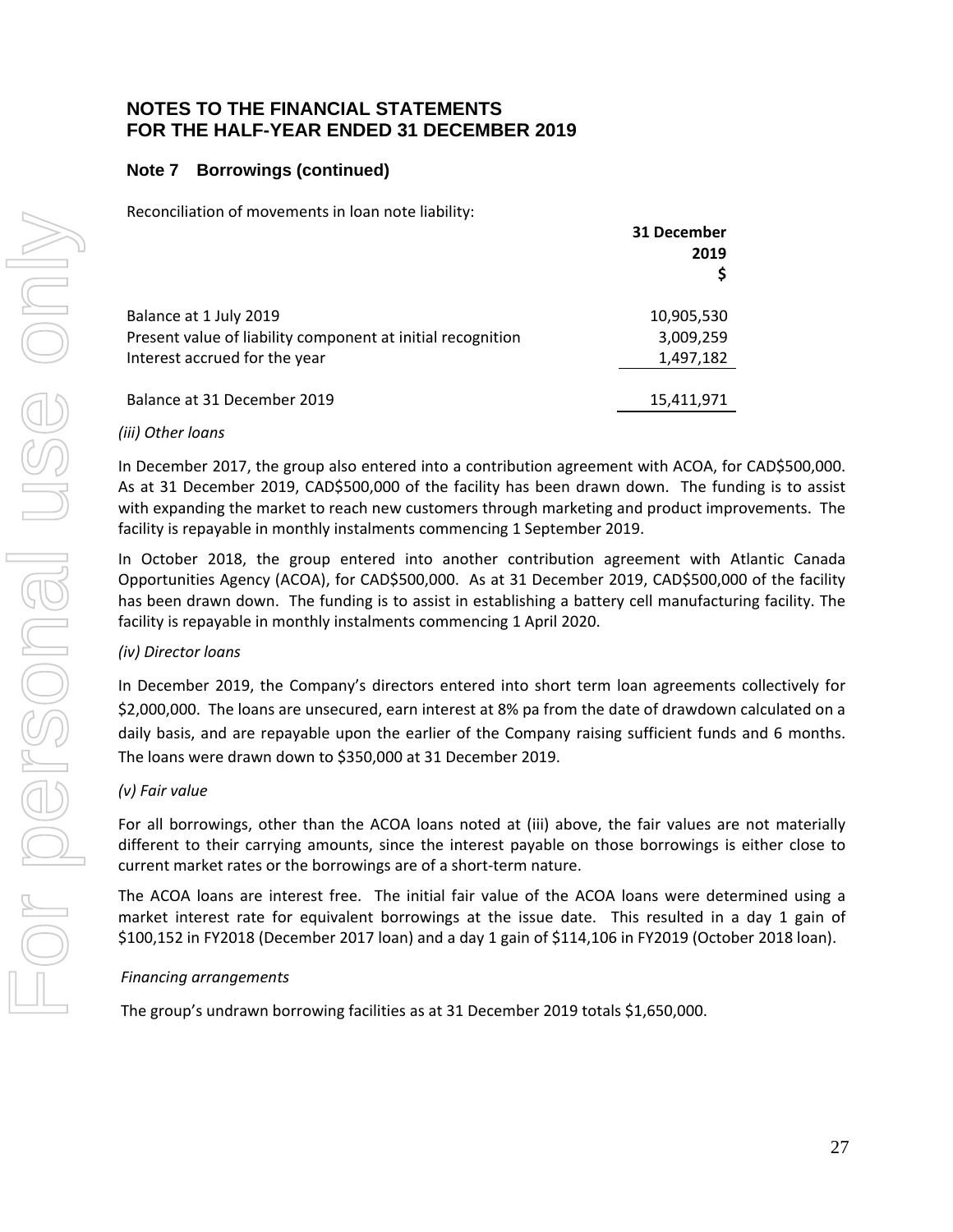#### **Note 7 Borrowings (continued)**

#### *Maturities of financial liabilities*

As at 31 December 2019, the contractual maturities of the group's non‐derivative financial liabilities were as follows:

| <b>Contractual</b><br>maturities<br>of financial<br><b>liabilities</b> | Less<br>than 6<br>months | $6 - 12$<br>months | <b>Between</b><br>1 and $2$<br>years | <b>Between</b><br><b>2 and 5</b><br>years | Over 5<br>years          | <b>Total</b><br>contractual<br>cash flows | <b>Carrying</b><br>amount |
|------------------------------------------------------------------------|--------------------------|--------------------|--------------------------------------|-------------------------------------------|--------------------------|-------------------------------------------|---------------------------|
| At 31<br>December<br>2019                                              |                          |                    |                                      |                                           |                          |                                           |                           |
| Trade and<br>other<br>payables                                         | 430,775                  |                    |                                      | -                                         | $\overline{\phantom{a}}$ | 430,775                                   | 430,775                   |
| Lease<br>liabilities                                                   | 121,801                  | 250,398            | 257,812                              | 810,458                                   | 2,430,612                | 3,871,081                                 | 2,927,030                 |
| <b>Borrowings</b>                                                      | 452,639                  | 6,701,881          | 201,490                              | 14,756,289                                | 1,662,981                | 23,775,280                                | 18,006,420                |
| Total non-<br>derivatives                                              | 1,005,215                | 6,952,279          | 459,302                              | 15,566,747                                | 4,093,593                | 28,077,136                                | 21,364,225                |

#### **Note 8 Contributed equity**

|                                                       | 31 December<br>2019<br><b>Shares</b> | 30 June 2019<br><b>Shares</b> | 31 December<br>2019 | 30 June 2019 |
|-------------------------------------------------------|--------------------------------------|-------------------------------|---------------------|--------------|
| (a)<br>Share capital<br>Ordinary shares<br>Fully paid | 128,137,680                          | 128,137,680                   | 38,163,405          | 38,163,405   |

#### **(b) Capital Management**

The Group's objectives when managing capital are to safeguard its ability to continue as a going concern, so that it can continue to provide returns for shareholders, benefits for other stakeholders and to maintain an optimal capital structure to reduce the cost of capital.

The capital structure of the Group includes equity attributable to equity holders, comprising of issued capital, reserves and accumulated losses. In order to maintain or adjust the capital structure, the Company may issue new shares, sell assets to reduce debt or adjust the level of activities undertaken by the company.

The Group monitors capital on the basis of cash flow requirements for operational, and exploration and evaluation expenditure. The Group will continue to use capital market issues to satisfy anticipated funding requirements.

The Group has no externally imposed capital requirements. The Group's strategy for capital risk management is unchanged from prior years.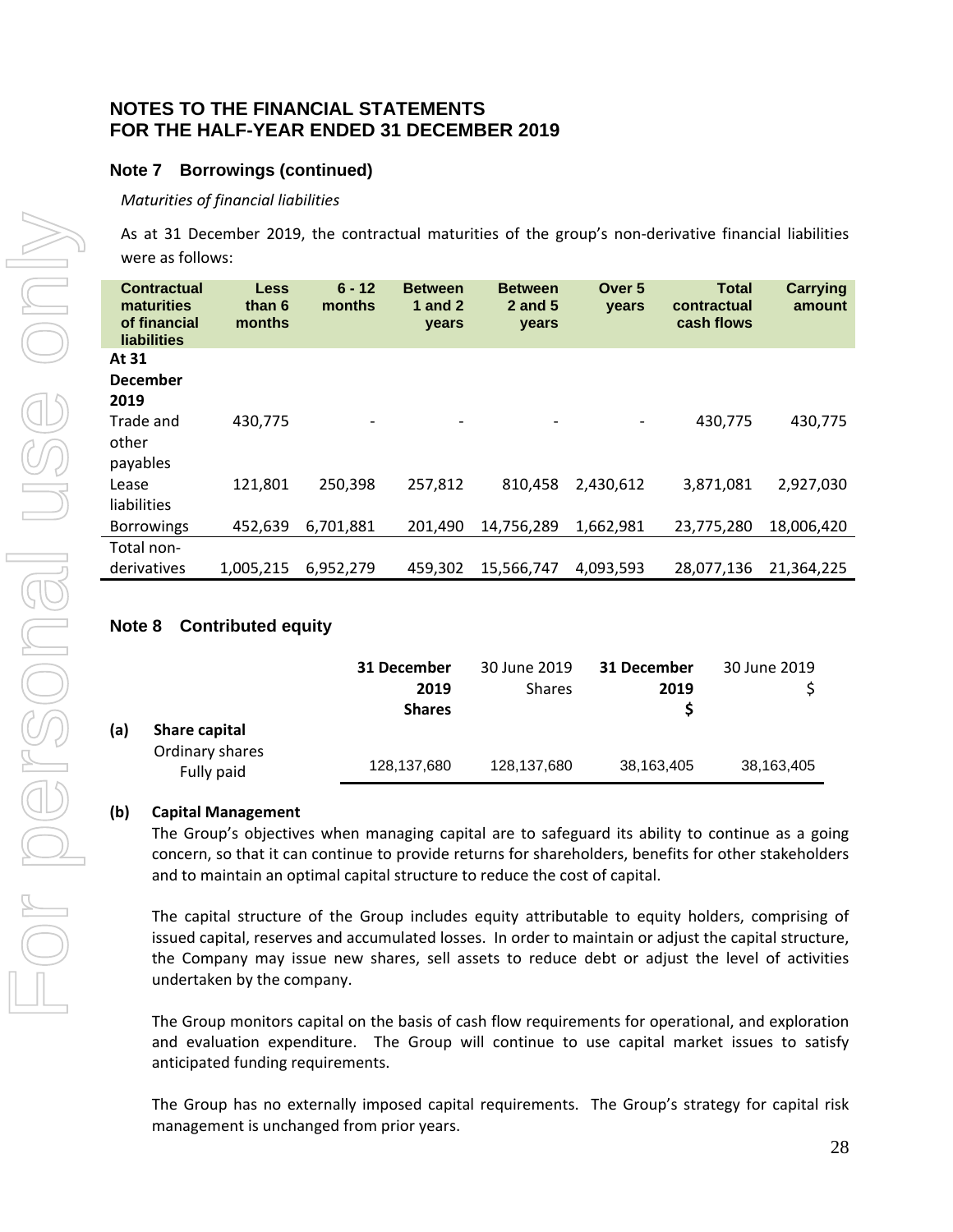#### **Note 9 Earnings per share**

|                                                                                                                       | <b>Consolidated</b> |               |  |
|-----------------------------------------------------------------------------------------------------------------------|---------------------|---------------|--|
|                                                                                                                       | 2019<br>\$          | 2018<br>\$    |  |
| Earnings per share for loss from continuing operations<br>Loss after income tax attributable to the owners of NOVONIX |                     |               |  |
| Limited                                                                                                               | (7,033,673)         | (5, 134, 380) |  |
| Weighted average number of shares used in calculating basic and                                                       | <b>Number</b>       | <b>Number</b> |  |
| diluted earnings per share                                                                                            | 128,137,680         | 123,137,680   |  |
|                                                                                                                       |                     |               |  |
|                                                                                                                       | <b>Cents</b>        | <b>Cents</b>  |  |
| Basic earnings per share                                                                                              | (5.49)              | (4.17)        |  |
| Diluted earnings per share                                                                                            | (5.49)              | (4.17)        |  |

# **Note 10 Events occurring after the balance sheet date**

- (a) Entered into additional short‐term loan agreements with directors totaling \$1,648,960. The total director loan facility is \$3,148,960, of which \$1,500,000 has been drawn at the date of signing the financial statements. These loans are unsecured, interest bearing at a rate of 8% pa from the date of drawdown calculated on a daily basis, and are repayable upon the earlier of the Company raising sufficient funds and 6 months.
- (b) Entered into a short-term loan agreement with the St Baker Energy Innovation Fund (a related party of MD Philip St Baker) for \$3,400,000. The loan is unsecured, interest bearing at a rate of 12.5% pa from the date of drawdown calculated on a daily basis, and is repayable upon the earlier of the Company raising sufficient funds and 6 months.
- (c) Issued 2,485,715 ordinary shares under a Share Purchase Plan at \$0.51 per share raising \$1,267,750;
- (d) Issued 98,040 ordinary shares to a sophisticated investor at \$0.51 per share raising \$50,000.
- (e) Granted 1,000,000 share options to an employee at an exercise price of \$0.50. The options vest in 10 tranches on achievement of progressive PUREgraphite sales milestones.

No other matters or circumstances have arisen since 31 December 2019 that have significantly affected, or may significantly affect, the operations of the consolidated entity, the results of those operations or the state of affairs of the consolidated entity in future financial years.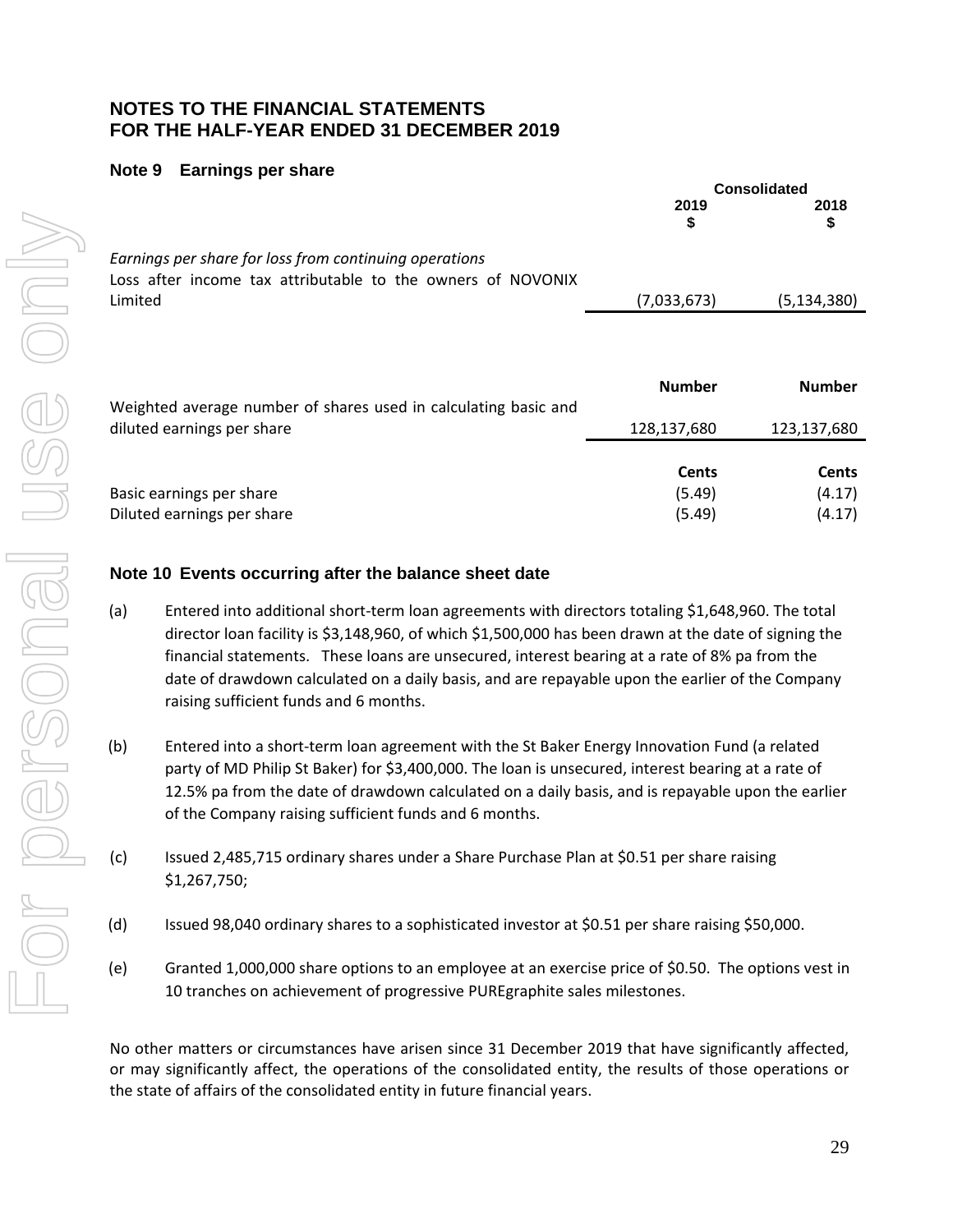# **DIRECTORS' DECLARATION**

In the directors' opinion:

- the attached financial statements and notes comply with the *Corporations Act 2001*, Australian Accounting Standard AASB 134 *'Interim Financial Reporting*', the *Corporations Regulations 2001* and other mandatory professional reporting requirements;
- the attached financial statements and notes give a true and fair view of the consolidated entity's financial position as at 31 December 2019 and of its performance for the financial half‐year ended on that date; and
- there are reasonable grounds to believe that the company will be able to pay its debts as and when they become due and payable.

Signed in accordance with a resolution of directors made pursuant to section 303(5)(a) of the *Corporations Act 2001*.

On behalf of the directors

Vary Belles

Tony Bellas Chairman

13 March 2020 Brisbane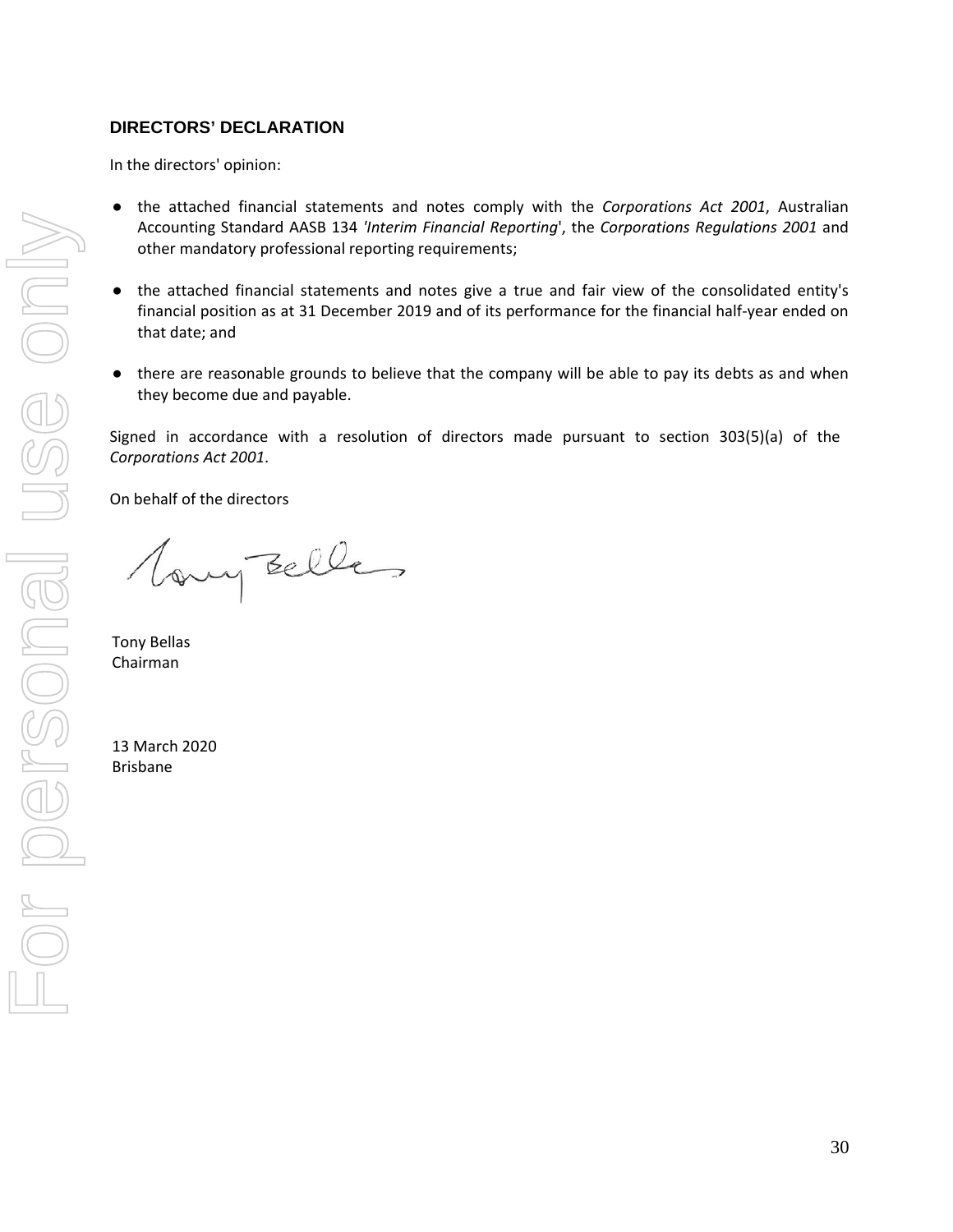

# **Independent auditor's review report to the members of Novonix Limited**

# *Report on the half-year financial report*

We have reviewed the accompanying half-year financial report of Novonix Limited (the Company) and the entities it controlled during the half-year (together the Group), which comprises the consolidated statement of financial position as at 31 December 2019, the consolidated statement of changes in equity, consolidated statement of cash flows and consolidated statement of profit or loss and other comprehensive income for the half-year ended on that date, selected other explanatory notes and the directors' declaration.

# *Directors' responsibility for the half-year financial report*

The directors of the Company are responsible for the preparation of the half-year financial report that gives a true and fair view in accordance with Australian Accounting Standards and the *Corporations Act 2001* and for such internal control as the directors determine is necessary to enable the preparation of the half-year financial report that gives a true and fair view and is free from material misstatement whether due to fraud or error.

# *Auditor's responsibility*

Our responsibility is to express a conclusion on the half-year financial report based on our review. We conducted our review in accordance with Australian Auditing Standard on Review Engagements ASRE 2410 *Review of a Financial Report Performed by the Independent Auditor of the Entity*, in order to state whether, on the basis of the procedures described, we have become aware of any matter that makes us believe that the half-year financial report is not in accordance with the *Corporations Act 2001* including giving a true and fair view of the Group's financial position as at 31 December 2019 and its performance for the half-year ended on that date; and complying with Accounting Standard AASB 134 *Interim Financial Reporting* and the *Corporations Regulations 2001*. As the auditor of Novonix Limited, ASRE 2410 requires that we comply with the ethical requirements relevant to the audit of the annual financial report.

A review of a half-year financial report consists of making enquiries, primarily of persons responsible for financial and accounting matters, and applying analytical and other review procedures. A review is substantially less in scope than an audit conducted in accordance with Australian Auditing Standards and consequently does not enable us to obtain assurance that we would become aware of all significant matters that might be identified in an audit. Accordingly, we do not express an audit opinion.

# *Independence*

In conducting our review, we have complied with the independence requirements of the *Corporations Act 2001*.